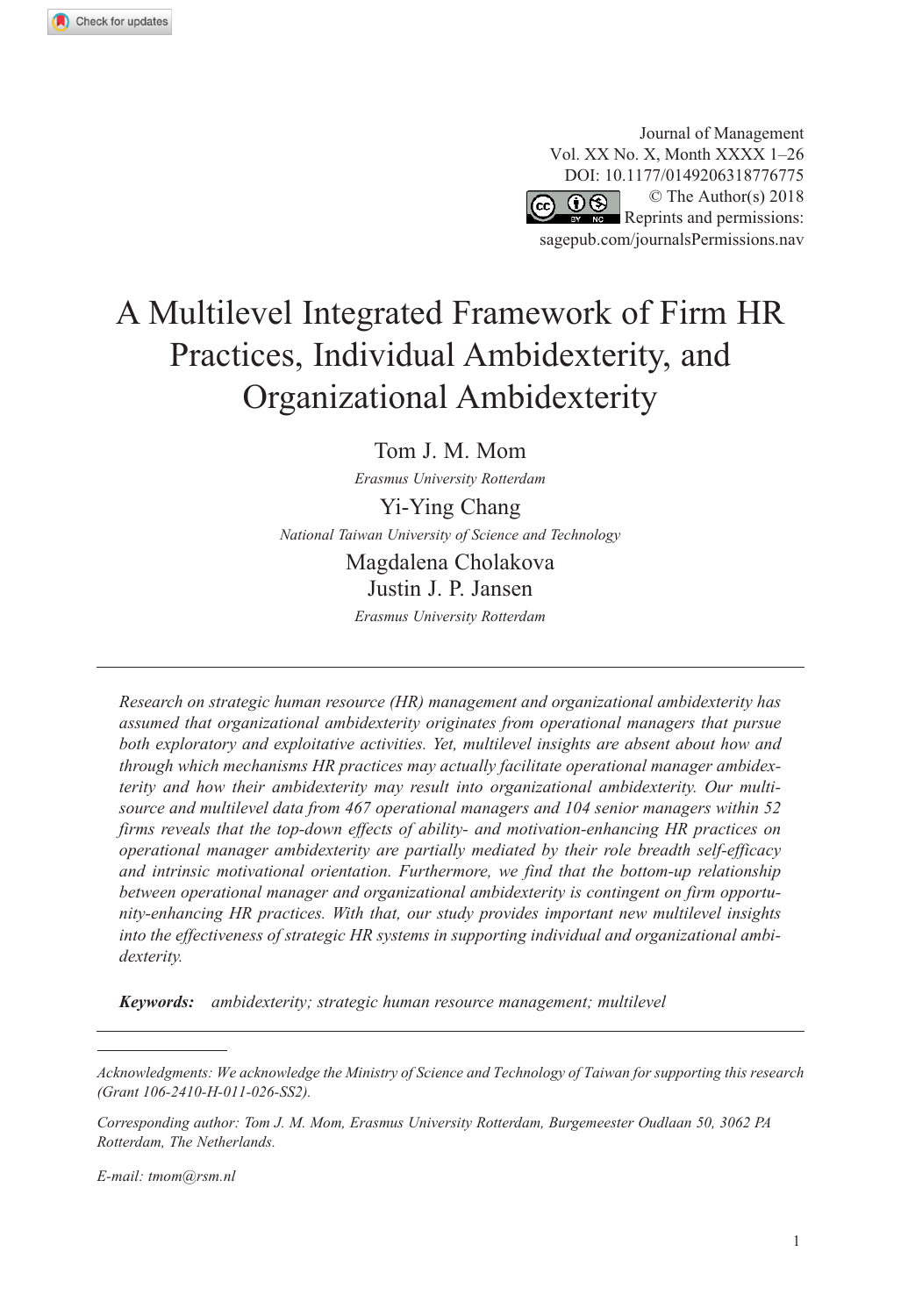

**Figure 1 A Multilevel Integrated Framework of Firm Human Resource (HR) Practices, Manager Ambidexterity, and Organizational Ambidexterity**

The ability to pursue both exploratory and exploitative innovations (O'Reilly & Tushman, 2004), referred to as *organizational ambidexterity*, has been shown to be important for organizational prosperity and survival (Junni, Sarala, Taras, & Tarba, 2013). Although research has traditionally focused on the role of top management teams, scholars have recently recognized the active role played by operational managers in nurturing organizational ambidexterity (Zimmermann, Raisch, & Cardinal, 2017). Likewise, research on strategic human resource management (SHRM) has recognized employees at the operational level as important sources of competitive advantage and suggested that a system of human resource (HR) practices may enable firms to develop ambidexterity (Patel, Messersmith, & Lepak, 2013; Prieto & Santana, 2012; Swart & Kinnie, 2013). Despite the general assumption that the relationships between HR practices and organizational outcomes such as organizational ambidexterity are fundamentally multilevel in nature (Jiang, Takeuchi, & Lepak, 2013), very few studies have examined them in an integrated framework. To do so, we apply the ability, motivation, and opportunity (AMO) framework (Jiang, Lepak, Hu, & Baer, 2012) to examine top-down effects—how HR practices may drive operational managers' ambidexterity—as well as bottom-up effects—how they may shape the mechanisms through which their behaviors contribute to the emergence of organizational ambidexterity (see Figure 1). As such, we provide the following contributions to earlier research.

First, there is a notable lack of theorizing regarding the distinct effects of HR practices on individual ambidexterity (Birkinshaw & Gupta, 2013; Patel et al., 2013). We build on the AMO framework and draw on self-efficacy theory (Bandura, 1982) to explain how abilityenhancing HR practices affect individual ambidexterity through role breadth self-efficacy (RBSE; Parker, Williams, & Turner, 2006). Similarly, we draw on self-determination theory (Deci & Ryan, 1985) to examine how motivation-enhancing HR practices have an effect on individual ambidexterity through intrinsic motivational orientation (IMO; Tierney, Farmer,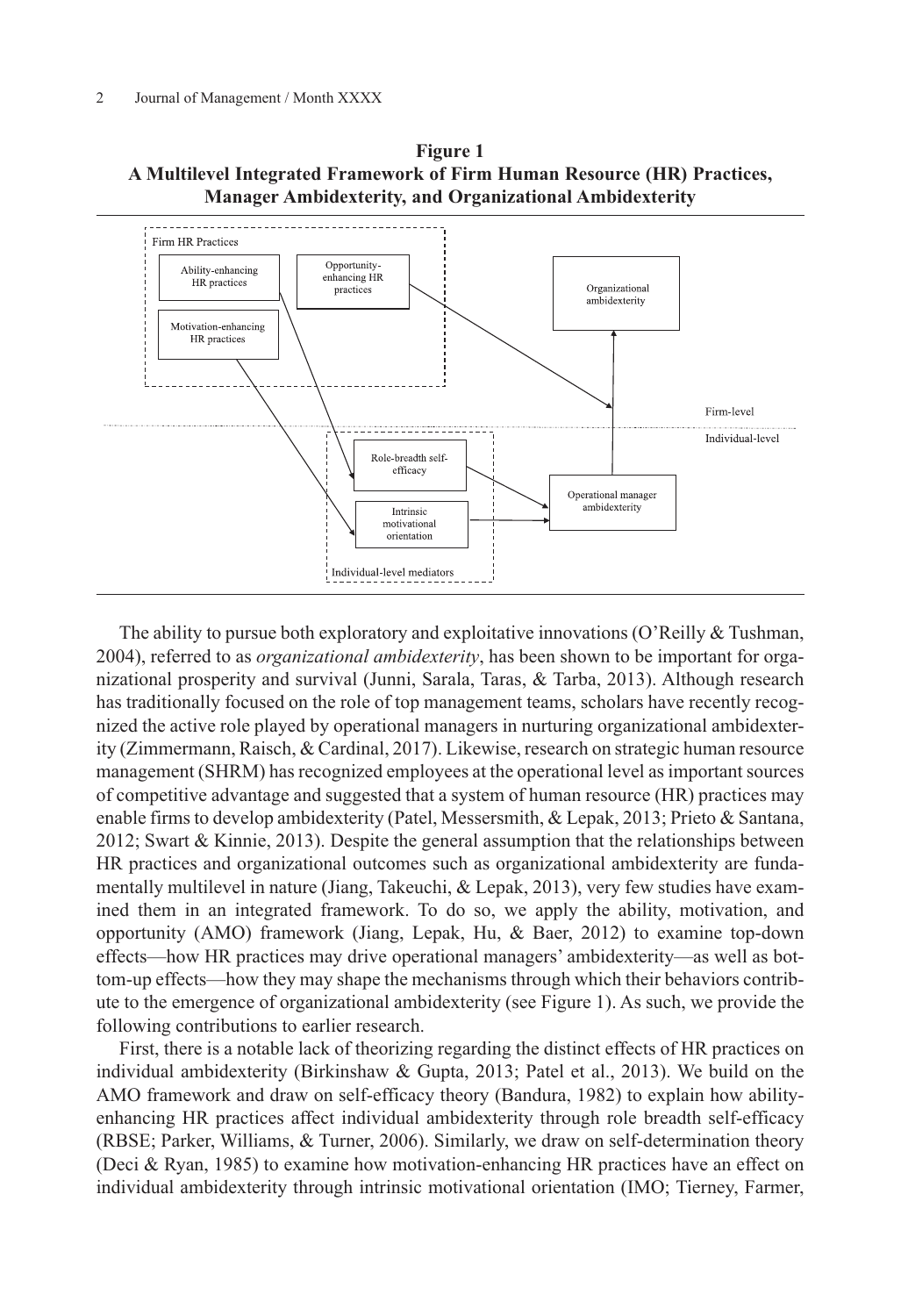& Graen, 1999). While current research argues for a system in which some HR practices foster exploration and others exploitation, we develop novel insights about operational managers' ability and motivation to engage in both exploration and exploitation and about the unique cross-level mechanisms through which HR practices affect such ambidextrous individual behaviors.

Second, theorizing about how ambidextrous behaviors of operational managers coalesce into the firm-level capacity to pursue exploratory and exploitative innovations simultaneously is very scarce (Ployhart & Moliterno, 2011). Multilevel research suggests that the organizational context may play an important role in shaping the emergence of higher-level phenomena (Kozlowski & Chao, 2012). Given that opportunity-enhancing HR practices may support operational managers' interaction and contribution to achieving organizational outcomes (Jiang, Lepak, Hu, & Baer, 2012), we argue that such practices moderate the bottomup relationship between operational manager and organizational ambidexterity. Addressing this upward relationship is important because any multilevel theory of SHRM and organizational ambidexterity will be imprecise and incomplete if such relationships remain a black box (Jiang et al., 2013; Wright & Ulrich, 2017).

Overall, our multilevel framework implies that, rather than treating HR practices as a holistic system within ambidextrous organizations (Patel et al., 2013), specific subsets of HR practices need to be identified and examined because they contribute in unique ways to individual and organizational outcomes (Jiang, Lepak, Hu, & Baer, 2012).

# **Theory and Hypotheses**

# *SHRM and Ambidexterity: A Multilevel Perspective*

Scholars have emphasized that organizational ambidexterity is critical for establishing a competitive advantage over time (He & Wong, 2004; O'Reilly & Tushman, 2013). Yet, the coexistence of contradictory behaviors, architectures, and competences creates fundamental challenges and tensions (Jansen, Tempelaar, Van Den Bosch, & Volberda, 2009; Smith & Tushman, 2005). Therefore, firms tend to experience inherent challenges when trying to host portfolios of exploratory and exploitative innovations. Whereas exploration results from experimentation, flexibility, and divergent thinking, exploitation is associated with efficiency, refinement, and focus (March, 1991).

To pursue contradictory demands, scholars have argued that ambidextrous organizations may separate exploratory and exploitative activities into different units (Tushman & O'Reilly, 1996). This approach relies on structural differentiation and senior team integration to buffer the development of new capabilities from ongoing operations (Jansen et al., 2009). Another dominant approach, referred to as *contextual ambidexterity*, suggests that paradoxical demands may be resolved more effectively by providing an organizational context that enables employees to behave ambidextrously (C. Gibson & Birkinshaw, 2004). Contextual ambidexterity may be particularly useful for organizations that lack the size or resources to adopt structural solutions to ambidexterity (Lubatkin, Simsek, Ling, & Veiga, 2006; Zimmermann, Raisch, & Birkinshaw, 2015). Extending this approach, scholars have started to discuss the active role played by operational managers in reconciling tensions between exploration and exploitation among product and market domains (e.g., Birkinshaw & Gupta, 2013; Zimmermann et al., 2017). Rather than having specialized operational managers who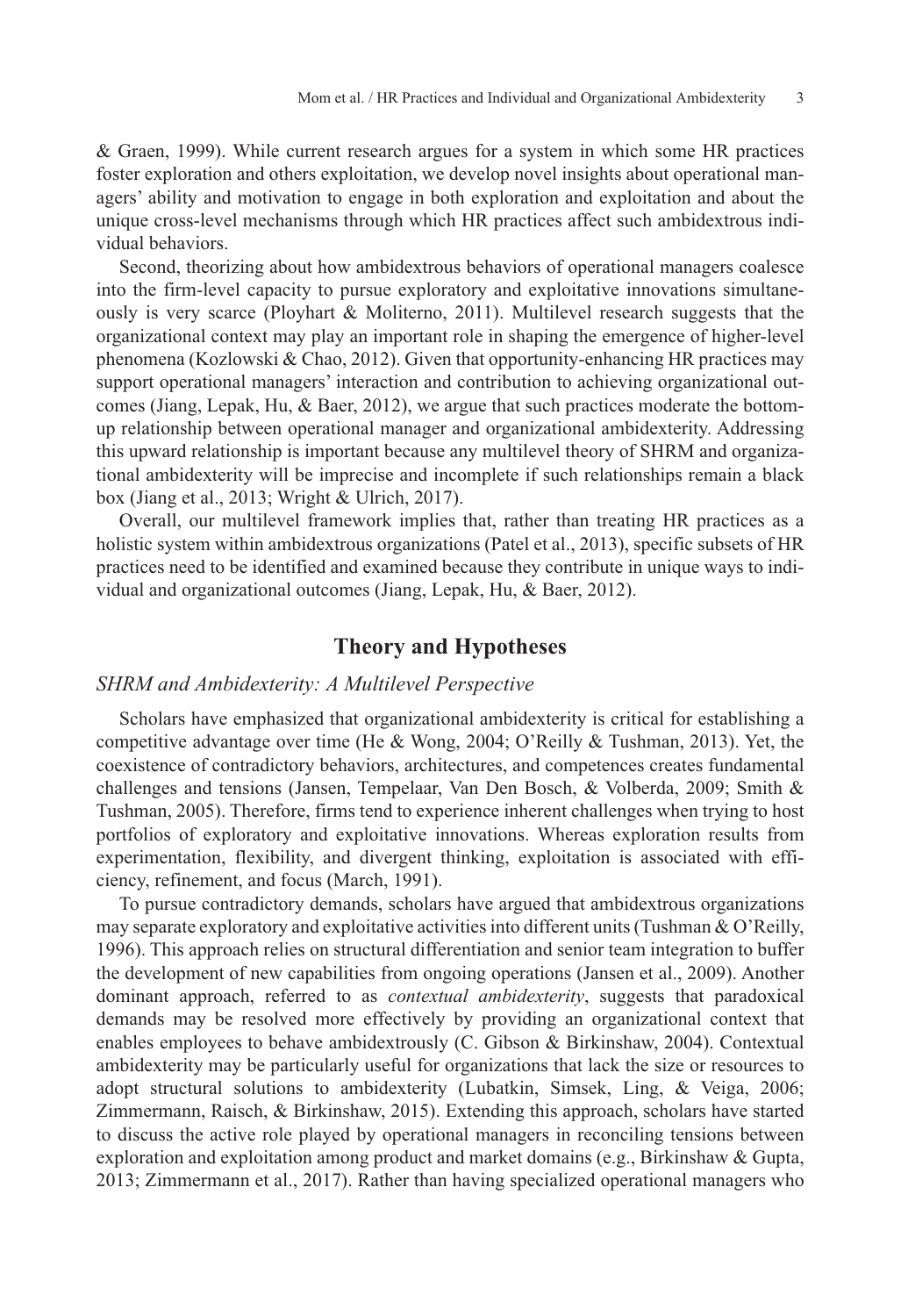focus on either exploration or exploitation, they suggest that ambidextrous organizations require operational managers who enact emerging opportunities by coordinating and integrating exploration and exploitation activities.

As such, organizational ambidexterity manifests itself as a multilevel phenomenon that results from top-down and bottom-up processes—that is, from an organizational context assisting operational managers in addressing the challenge of conducting both exploration and exploitation and from the sharing and amplification of these behaviors into collective organizational actions for establishing firm-level portfolios of exploratory and exploitative innovations (Birkinshaw & Gupta, 2013; O'Reilly & Tushman, 2013). Similar to such a multilevel perspective on organizational ambidexterity, multilevel SHRM theory suggests that organizational factors influence firm-level outcomes by affecting the behavior of individuals (Wright & Ulrich, 2017). To better understand how HR practices may do so, recent studies have applied the AMO framework (Jiang et al., 2013). Building on the argument that individual performance is a function of individual ability and motivation (Wright, Kacmar, McMahan, & DeLeeuw, 1995), this stream of research has typically examined ability- and motivation-related paths to explain how specific sets of HR practices affect individual behavior in organizations (Jiang, Lepak, Hu, & Baer, 2012). In addition, scholars have argued for a third component of HR systems—namely, those that provide individuals with the appropriate opportunities to contribute to firm-level outcomes (Lepak, Liao, Chung, & Harden, 2006). Rather than assuming that the components of HR systems have identical impacts on outcomes, scholars have proposed that it might be fruitful to group HR practices according to their main area of influence: ability enhancing, motivation enhancing, and opportunity enhancing (Jiang, Lepak, Hu, & Baer, 2012; Lepak et al., 2006). We draw on these insights to develop multilevel theory about how specific sets of ability- and motivation-enhancing HR practices relate to the ability and motivation of operational managers to behave ambidextrously and, subsequently, how specific opportunity-enhancing HR practices may support ambidextrous operational managers to contribute to achieving organizational ambidexterity.

### *Top-Down Effects of HR Practices on Operational Manager Ambidexterity*

Consistent with earlier research, we conceptualize operational manager ambidexterity as a multidimensional construct that captures the extent to which operational managers engage in both exploitative and exploratory behaviors (Bledow, Frese, Anderson, Erez, & Farr, 2009; Mom, Van Den Bosch, & Volberda, 2009). The former is concerned with achieving higher reliability by refining existing competencies, the latter with increasing variety by searching for and experimenting with new opportunities (March, 1991; Mom et al., 2007). Operational managers may thus conduct both routine and nonroutine activities (Adler, Goldoftas, & Levine, 1999), fulfill administrative and entrepreneurial roles (Probst, Raisch, & Tushman, 2011), and combine short- and long-term views (O'Reilly & Tushman, 2013).

But, importantly, engaging in both exploration and exploitation is inherently challenging for operational managers. Since the returns from exploration and exploitation differ in terms of certainty and proximity in time, they may perceive them to be conflicting alternatives that compete for scarce resources (March, 1991). Also, due to self-reinforcing tendencies, operational managers may focus increasingly on only one of these alternatives (Levinthal  $\&$ March, 1993). Since exploration often leads to failure that prompts a search for other ideas, it pushes aside attention to reliability and efficiency that is central to exploitation. Similarly,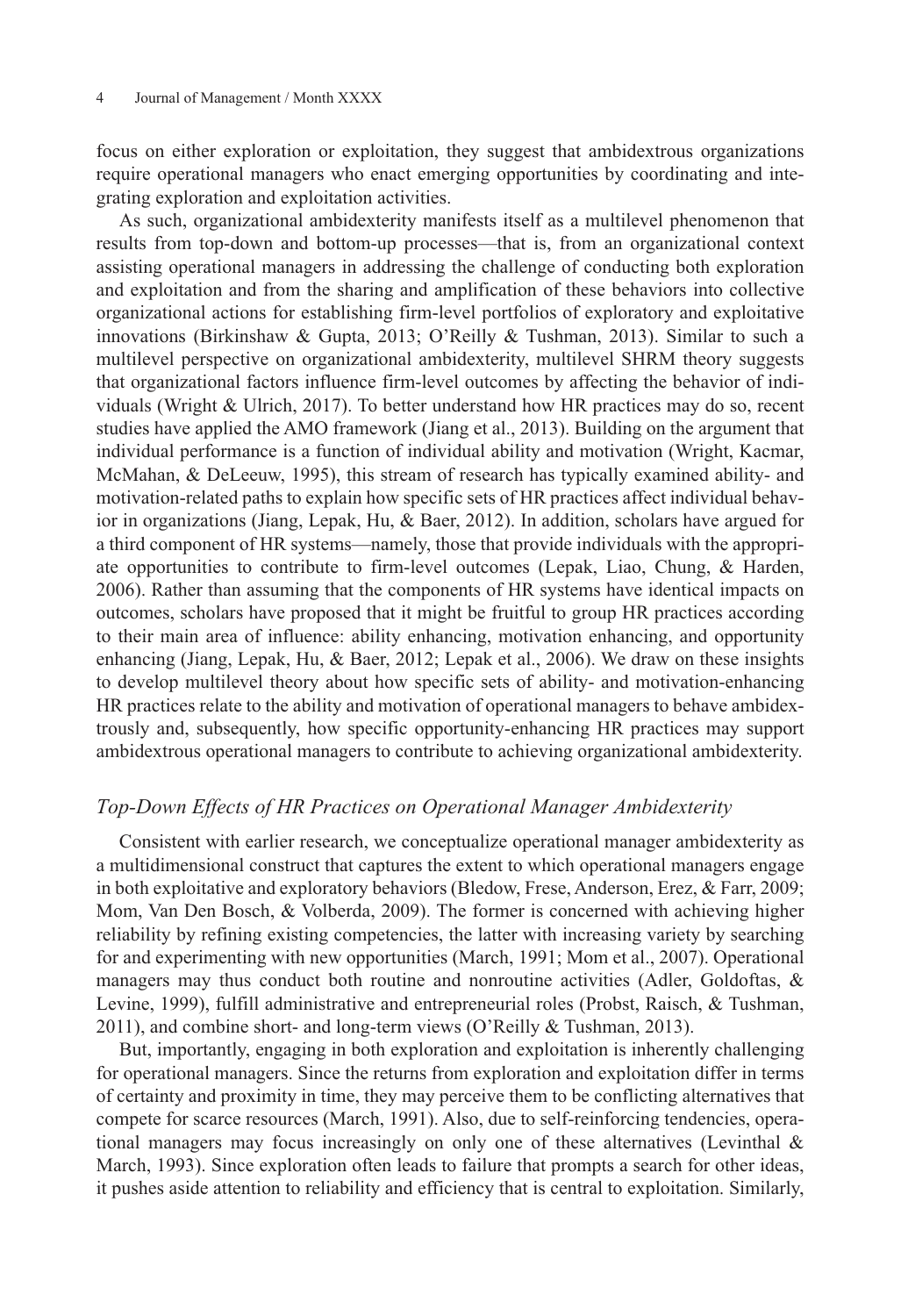exploitation often leads to early success, reinforcing exploitation but crowding out the risktaking and broad search needed for exploration (Gupta, Smith, & Shalley, 2006).

In overcoming these challenges, first, rather than accentuating competition and differences between exploration and exploitation, operational managers have to find solutions that draw on their complementarities and interrelatedness (Martin, 2007). This demands that they show perseverance and creativity and enjoy complex challenges (Bledow et al., 2009; Smith & Tushman, 2005). Second, to not fall into the trap of focusing on only exploration or exploitation, ambidextrous managers adapt to situational demands and shift flexibly between exploratory and exploitative behaviors and roles (Laureiro-Martínez, Brusoni, Canessa, & Zollo, 2014). To do so, they apply their initiative and judgment regarding when to explore or exploit (C. Gibson & Birkinshaw, 2004).

To better understand the top-down effects of HR practices on the behavior of individuals, scholars have suggested studying individuals' psychological characteristics (Jiang et al., 2013; Kehoe & Wright, 2013; Lepak et al., 2006). We draw on self-efficacy (Bandura, 1982) and self-determination theory (Deci & Ryan, 1985) as they may inform us about the ability and motivation of operational managers to show the behavioral complexity, own judgment, perseverance, and creativity to find interrelationships and complementarities between conflicting exploratory and exploitative alternatives and to shift flexibly between them.

According to self-efficacy theory, individuals have a greater tendency to engage in both exploratory and exploitative activities when they perceive themselves as capable of doing so. RBSE may help us to explain why. It refers to the extent to which individuals proactively seek out and engage in a variety of tasks, going beyond core activities, and try to find ways to integrate among them (Parker, 1998). It has been associated with the ability to deal with complex and conflicting situations (Phillips & Gully, 1997) and with the exhibition of a broad repertoire of different behaviors (Parker, 1998).

Drawing on self-determination theory, we investigate how an IMO at work may motivate operational managers to both explore and exploit (Deci, Olafsen, & Ryan, 2017; Deci & Ryan, 1985). IMO refers to individuals' innate propensity to seek out and enjoy complexity and novelty, as well as their desire to seek challenges and opportunities for mastery experience, to extend and exercise their capacities, and to persevere if faced with challenges or negative feedback (Amabile, 1996; Pittman, Emery, & Boggiano, 1982; Ryan & Deci, 2000). Whereas extrinsically motivated individuals prefer activities that are straightforward and easy to complete (Ryan & Deci, 2000), those who are intrinsically motivated may show the excitement, creativity, and perseverance needed to be ambidextrous.

The ability and motivation component of an HR system may consist of several HR practice domains. Depending on the type of behaviors to be stimulated, an organization usually adopts a certain policy for each domain (Jiang, Lepak, Han, et al., 2012). According to selfefficacy theory, self-efficacy develops mostly by enacted mastery, defined as repeated performance accomplishments, and by vicarious experience—that is, modeling the observed behavior of others (Bandura, 1982). Among the ability-enhancing HR practice domains, training and aspects of job design may facilitate mastery and modeling (S. K. Gibson, 2004). We argue that a policy of "comprehensive training" and a policy of "job enlargement" may facilitate the broadness and variety in mastering and modeling needed to develop RBSE. *Comprehensive training* refers to frequent and extended training periods and structured programs to ensure the acquisition and transfer of a variety of skills (Snell & Dean, 1992). *Job*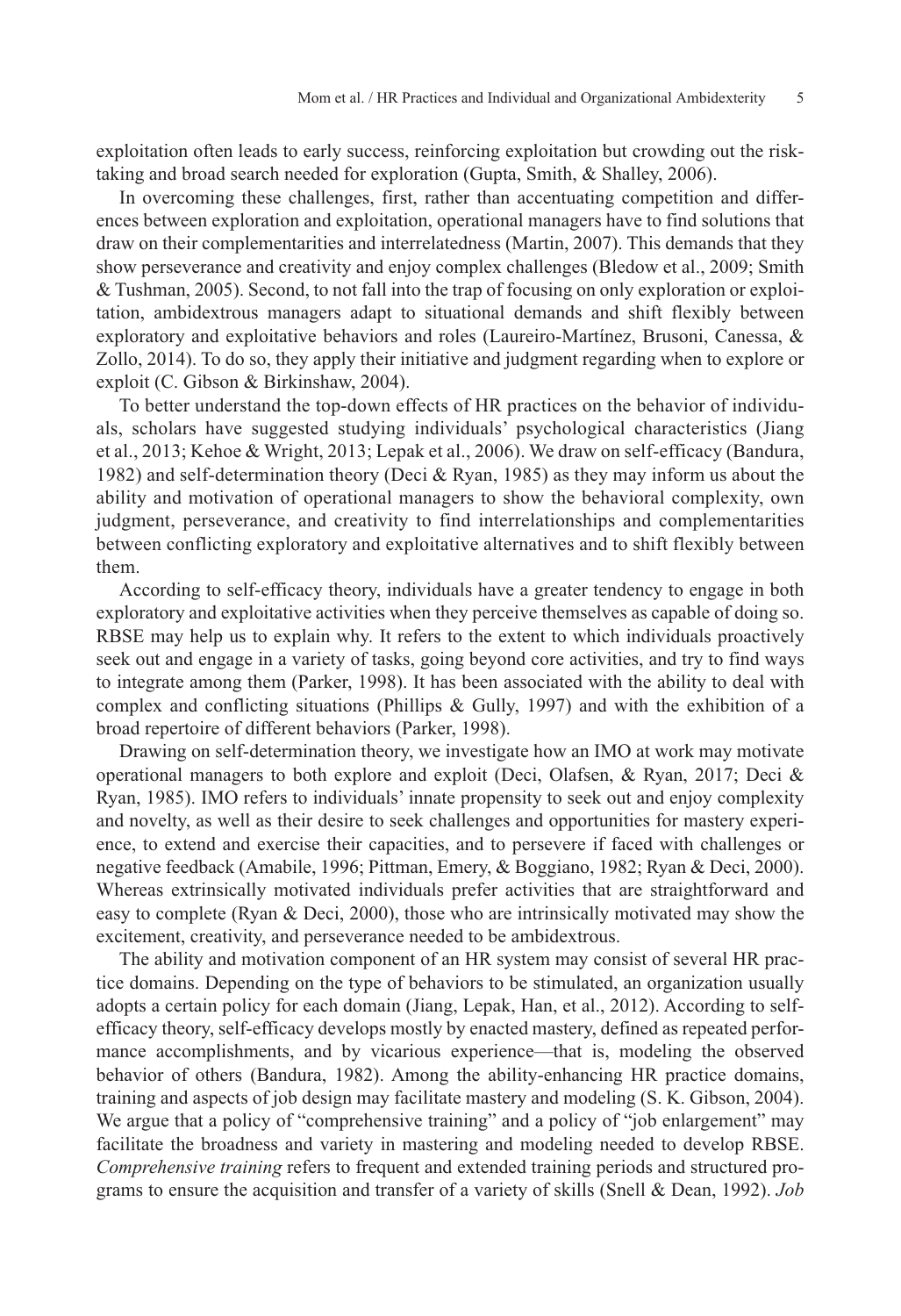*enlargement* refers to broadening the scope of jobs to provide individuals with the possibility to try out and experience a range of roles and tasks (Axtell & Parker, 2003).

According to self-determination theory, factors that enhance feelings of autonomy increase intrinsic motivation because the origin of the motivation is perceived to be internal. Yet, factors which foster feelings of being controlled undermine it. A policy of job enrichment—the expansion of jobs "vertically" to increase decision-making responsibility—increases feelings of autonomy (Hackman & Oldham, 1976). Regarding the other motivation influencing HR practice domains, it seems useful to distinguish between results- and behavior-oriented appraisals (Delery & Doty, 1996) and between control and commitment types of rewards and compensation (Arthur, 1994). Focusing on behavior and commitment, rather than on results and control, may foster IMO because it tends to reduce feelings of being controlled and increase feelings of autonomy by supporting a sense of own choice, personal effectiveness, and relatedness (Deci, Koestner, & Ryan, 1999). Therefore, behavioral appraisals and commitment-oriented rewards and compensation may foster a person's work-related IMO. Behavioral appraisals are oriented toward personal development and progress at work and toward achieving high-quality outcomes (Delery & Doty, 1996). Commitment-oriented rewards and compensation focus on long-term relationships, quality outcomes, and collective achievements (Delery & Doty, 1996).

### *Firm Ability-Enhancing HR Practices and Operational Manager Ambidexterity*

We have argued that the ability-enhancing HR practices of comprehensive training and job enlargement affect operational manager RBSE. First, comprehensive training helps to develop RBSE by allowing managers to experience and accomplish a larger variety of tasks beyond their core job, helping them to develop mastery of a broader range of roles and activities (Bandura, 1982). This type of training complements job-related training by developing interpersonal abilities and skills (Evans & Davis, 2015; Mossholder, Richardson, & Settoon, 2011). This makes it more likely that operational managers will feel more capable of carrying out a range of interpersonal and integrative tasks and going beyond prescribed core tasks (Axtell & Parker, 2003). Second, by enlarging jobs, organizations may broaden operational managers' experience of mastery and provide possibilities for them to experiment with multiple roles and tasks (Bandura, 1997). Job enlargement also offers changes to observe others carrying out different roles and accomplishing a variety of tasks (Humphrey, Nahrgang, & Morgeson, 2007). This will encourage operational managers to develop RBSE because they see others effectively performing a more varied range of tasks and roles (Bandura, 1997).

*Hypothesis 1a*: There is a positive relationship between firm ability-enhancing HR practices (i.e., comprehensive training and job enlargement) and operational manager RBSE.

Feeling capable of carrying out a broad set of roles and going beyond the formal job description triggers operational managers to explore new roles and tasks (Parker et al., 2006). At the same time, the more confident they are to carry out roles in various areas, the more readily they would see occasions to use their existing insights from one area to refine, improve, and strengthen their competencies in another (Axtell & Parker, 2003), thus enhancing their capacity to integrate exploratory and exploitative efforts across domains. Furthermore, because of their self-efficacy to conduct very different tasks and interact with others performing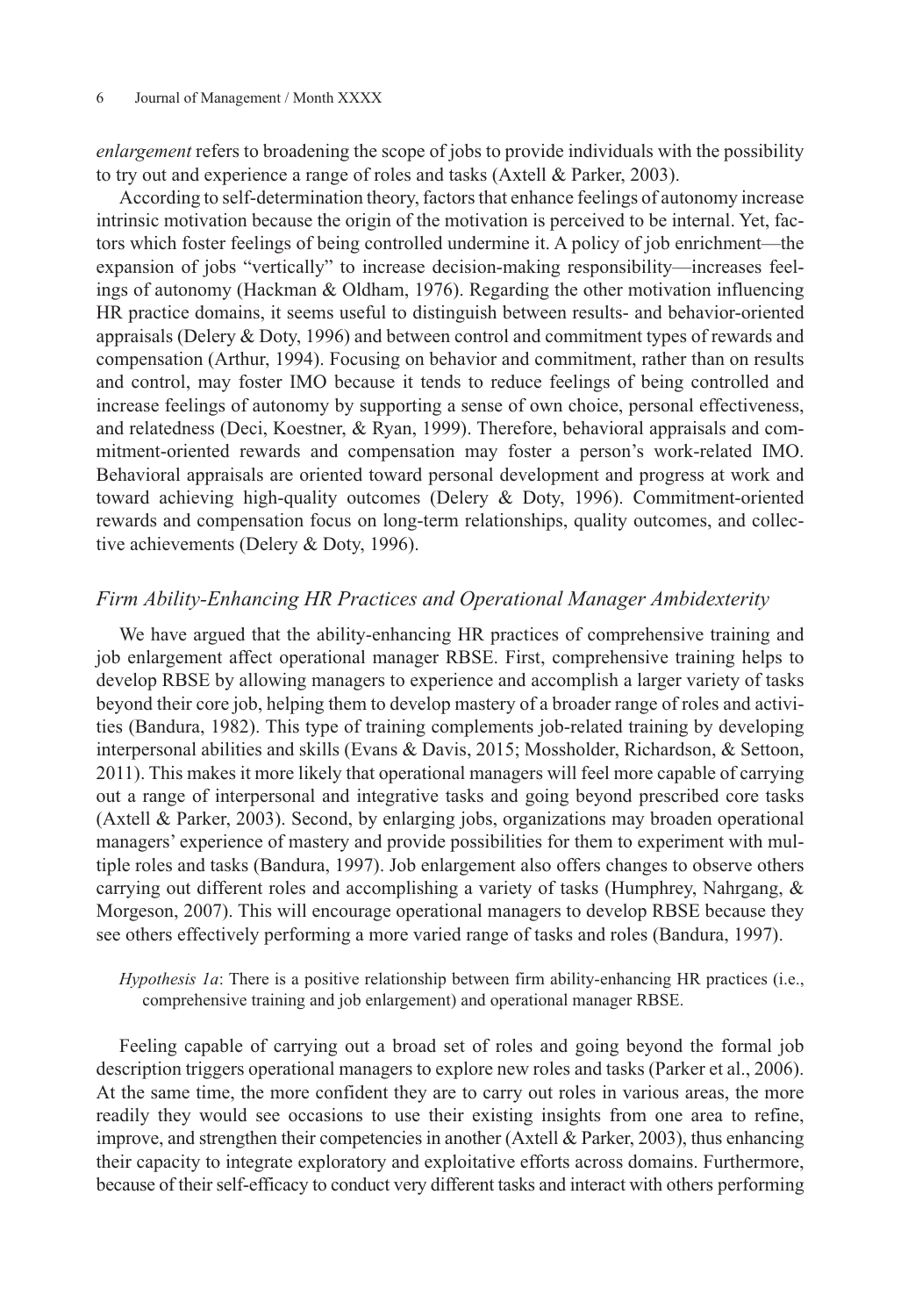diverse tasks, managers with high levels of RBSE may create a deeper understanding about the contradictions and distinctions between explorative and exploitative tasks and roles, as well as how they may fit with more overarching organizational goals (Smith, 2014). Yet, due to their confidence to carry out integrative tasks across very different domains (Parker, 1998) and embrace conflicting perspectives (Batt, 2002), managers with high levels of RBSE are more likely to not treat exploration and exploitation as conflicting but, instead, to identify new linkages between them and come up with integrative solutions that highlight complementarities and interrelationships between exploratory and exploitative domains, which helps them to effectively engage in both (Smith, 2014).

Operational managers with high levels of RBSE are also more confident and proactive about seeking and alternating among opposing tasks, goals, and mind-sets (Phillips & Gully, 1997), which helps them to shift flexibly and quickly between exploration and exploitation activities (Laureiro-Martínez et al., 2014). Due to their familiarity with a broader range of different perspectives, operational managers with heightened RBSE are more confident about, and have greater oversight and awareness of the types of, behaviors that may be best suited to address different situational demands (Bledow et al., 2009). Such a comprehensive understanding as well as a heightened ability to switch and apply their own judgement helps them to avoid the trap of privileging only exploration or exploitation. Instead, as C. Gibson and Birkinshaw (2004) have argued, it helps them to engage in both types of activities as the situation demands, such as delivering value to existing customers and, at the same time, being on the lookout for changes in the task environment. On this basis, we suggest,

*Hypothesis 1b*: There is a positive relationship between individual RBSE and operational manager ambidexterity.

# *Firm Motivation-Enhancing Practices and Operational Manager Ambidexterity*

We have suggested that job enrichment, behavioral appraisals, and commitment-oriented rewards and compensation affect operational managers' IMO. First, job enrichment empowers operational managers by giving them freedom to decide which goals to pursue and how they may be accomplished. In this way, it nurtures the need for autonomy and contributes to their IMO (Deci et al., 1999). By enriching the jobs of operational managers, senior managers may also send a signal that those involved can be trusted with a more encompassing role (Wood  $&$  Wall, 2007). This makes operational managers more appreciative of senior management and strengthens their IMO at work by nurturing their need for relatedness (Deci & Ryan, 2000). Yet, when jobs are controlled more tightly, IMO may be undermined because the perceived locus of control changes from internal to external (Deci et al., 1999).

Second, through the use of behavioral appraisals and feedback systems, organizations provide developmental feedback and acknowledge the skills that individuals have developed. In this way, they may foster IMO by fulfilling the need of operational managers to be perceived as competent (Deci et al., 1999). Moreover, if organizations focus on qualitative rather than quantitative outcomes, they reduce the sense among operational managers that they are being controlled, which helps to increase their intrinsic motivation (Cerasoli, Nicklin, & Ford, 2014).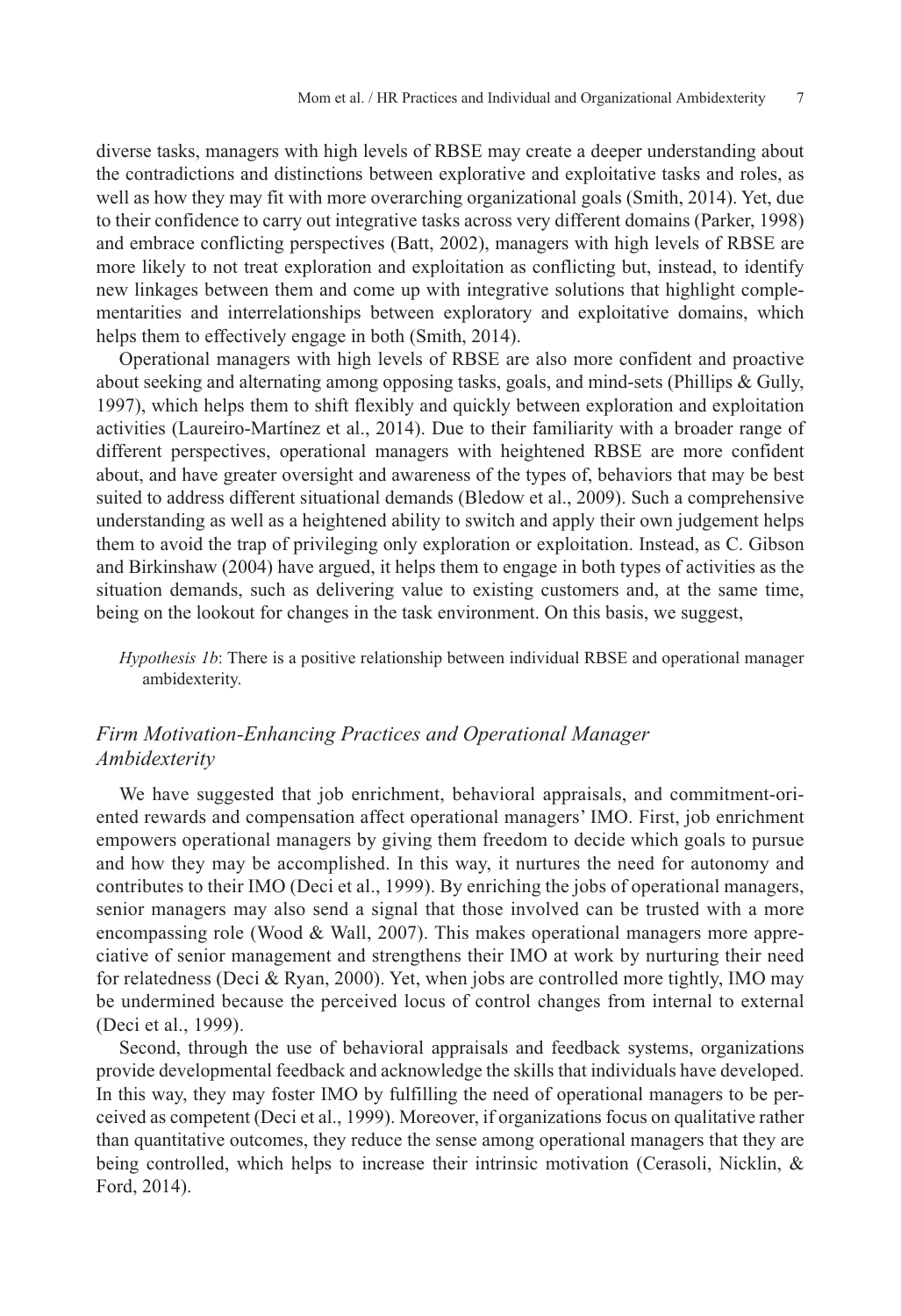#### 8 Journal of Management / Month XXXX

Third, reward and compensation practices, which focus on developing a long-term relationship (e.g., offering higher-than-average wages or providing job security) signal to operational managers that the organization is both interested in and ready to invest in their career development and personal growth (Walton, 1985). This contributes to their IMO at work because it nurtures a sense of belonging and competence among them (Deci et al., 1999). Egalitarian pay structures that emphasize collective achievements, such as group-based rewards, compressed pay structures, and profit sharing, help to develop IMO among operational managers because they create a mutual and trusted relationship between them and the organization (Gagné & Deci, 2005).

*Hypothesis 2a*: There is a positive relationship between firm motivation-enhancing HR practices (i.e., job enrichment, behavioral appraisal, and commitment-oriented rewards and compensation) and operational manager IMO.

The curiosity and preference for novelty that characterize intrinsically motivated operational managers energize them to seek out and experiment with new opportunities and to enter new territories when engaging with organizational tasks (Amabile, 1996). At the same time, they have a greater desire to experience mastery of their existing knowledge and skills, as well as to perform better in their current tasks—that is, to increase their exploitative efforts (Pittman et al., 1982). Furthermore, the higher the level of IMO, the higher the preference to engage in complex and challenging organizational issues rather than simple ones that can be completed easily (Pittman et al., 1982). Therefore, we expect operational managers with a high level of IMO to be more eager to seek out and engage with work activities that require exploration and exploitation, rather than to concentrate on either one exclusively (Bledow et al., 2009). Higher levels of IMO have also been associated with individuals being more creative (Tierney et al., 1999) and showing more perseverance (Deci  $\&$ Ryan, 2000) when solving difficult problems. They are therefore more likely to approach opposing issues at work as an interesting challenge and thus persist in trying to identify ways to resolve it by creatively drawing on insights from both, despite the perceived initial incompatibility. Rather than stressing pertinent differences and competition between exploration and exploitation tasks, we argue that intrinsically motivated managers are more likely to show the creativity and perseverance needed to conduct them both and to experience excitement and enjoyment from searching for nonobvious solutions that reconcile contradictions between them (Martin, 2007).

Managers with higher levels of IMO also have a stronger sense of self-control and are more willing to change or adapt their behaviors in the organization and to do so in a selfstarting way (Parker et al., 2006). Therefore, they are likely to have a heightened readiness to switch between exploratory and exploitative behaviors in a flexible way (C. Gibson & Birkinshaw, 2004). Moreover, due to their greater sense of accountability and control, managers with higher levels of IMO tend to feel more responsible for the performance of their tasks and decisions (Deci et al., 1999). This is likely to increase their willingness to understand and work out ways of meeting a larger diversity of organizational and market related needs and opportunities (Mom, Fourné, & Jansen, 2015) and to adapt accordingly in their day-to-day decision making (Bledow et al., 2009). Therefore, we expect that they would be less captive to focus either on exploration or exploitation and be more adaptive to switch between the two in a flexible way.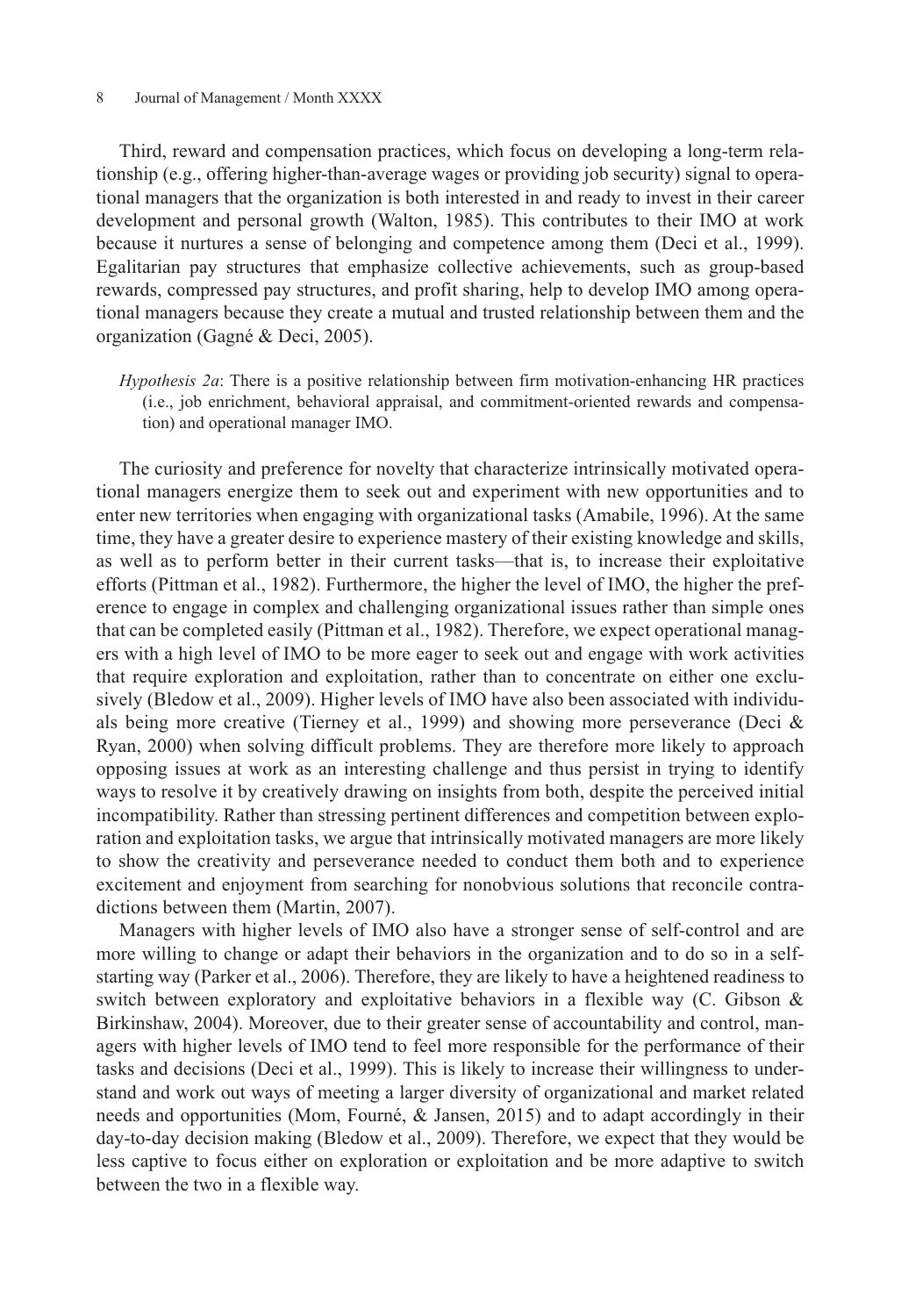*Hypothesis 2b*: There is a positive relationship between individual IMO and operational manager ambidexterity.

### *Mediation Effects of RBSE and IMO*

Organizational psychology and work behavior scholars such as Humphreys and Revelle (1984) and Kanfer (1992) theorized that work environment variables have an effect on behavior via their effect on individual-level characteristics, such as their cognitive-motivational states. Building on this theorizing and by applying the AMO framework, multilevel SHRM studies have argued that HR practices indirectly influence behavior through their impact on individuals' ability and motivation (Jiang et al., 2013; Liao, Toya, Lepak, & Hong, 2009). Extending these arguments, scholars such as Jiang, Lepak, Han, et al. (2012) and Lepak et al. (2006) explained how, by selecting specific policies for HR practices, an organization may stimulate particular behaviors via enhancing specific types of individual-level ability and motivation-related characteristics. Building on this, we argue that the abilityenhancing HR practices in our study influence operational managers' confidence to carry out both exploratory and exploitative activities via fostering RBSE. Similarly, the motivationenhancing practices increase their intrinsic motivation at work, which in turn fosters their willingness to act ambidextrously.

*Hypothesis 3a*: RBSE mediates the relationship between firm ability-enhancing practices (i.e., comprehensive training and job enlargement) and operational manager ambidexterity.

*Hypothesis 3b*: IMO mediates the relationship between firm motivation-enhancing practices (i.e., job enrichment, behavioral appraisal, and commitment-oriented rewards and compensation) and operational manager ambidexterity.

# *Operational Manager Ambidexterity and the Emergence of Organizational Ambidexterity*

Our multilevel framework suggests that individual ambidexterity is the building block for the emergence of organizational ambidexterity (Raisch, Birkinshaw, Probst, & Tushman, 2009). Multilevel theory suggests that the emergence of higher-level collective phenomena is a result of bottom-up processes that explain how and why lower-level behaviors, such as operational manager ambidexterity, coalesce to create a higher-level phenomenon (Kozlowski & Klein, 2000). We follow recent theorizing about the role of operational managers in ambidextrous organizations (Zimmerman et al., 2017) and argue that organizational ambidexterity is created by bringing together different but complementary ways and approaches by which operational managers embed their exploratory and exploitative behaviors in organizationwide innovation streams and decision-making processes. Moreover, the interactions between operational managers and normative influence from senior executives allow perceptions and behaviors to become similar to one another (Fulmer & Ostroff, 2015) so that they become more homogeneous in how they combine exploration and exploitation. We therefore argue that the emergence of organizational ambidexterity is both compilational and compositional in nature (Kozlowski & Klein, 2000; Ployhart & Moliterno, 2011) and suggest that it is shaped by the opportunities given to ambidextrous operational managers to interact with senior executives, to incorporate their exploratory and exploitative behaviors into collective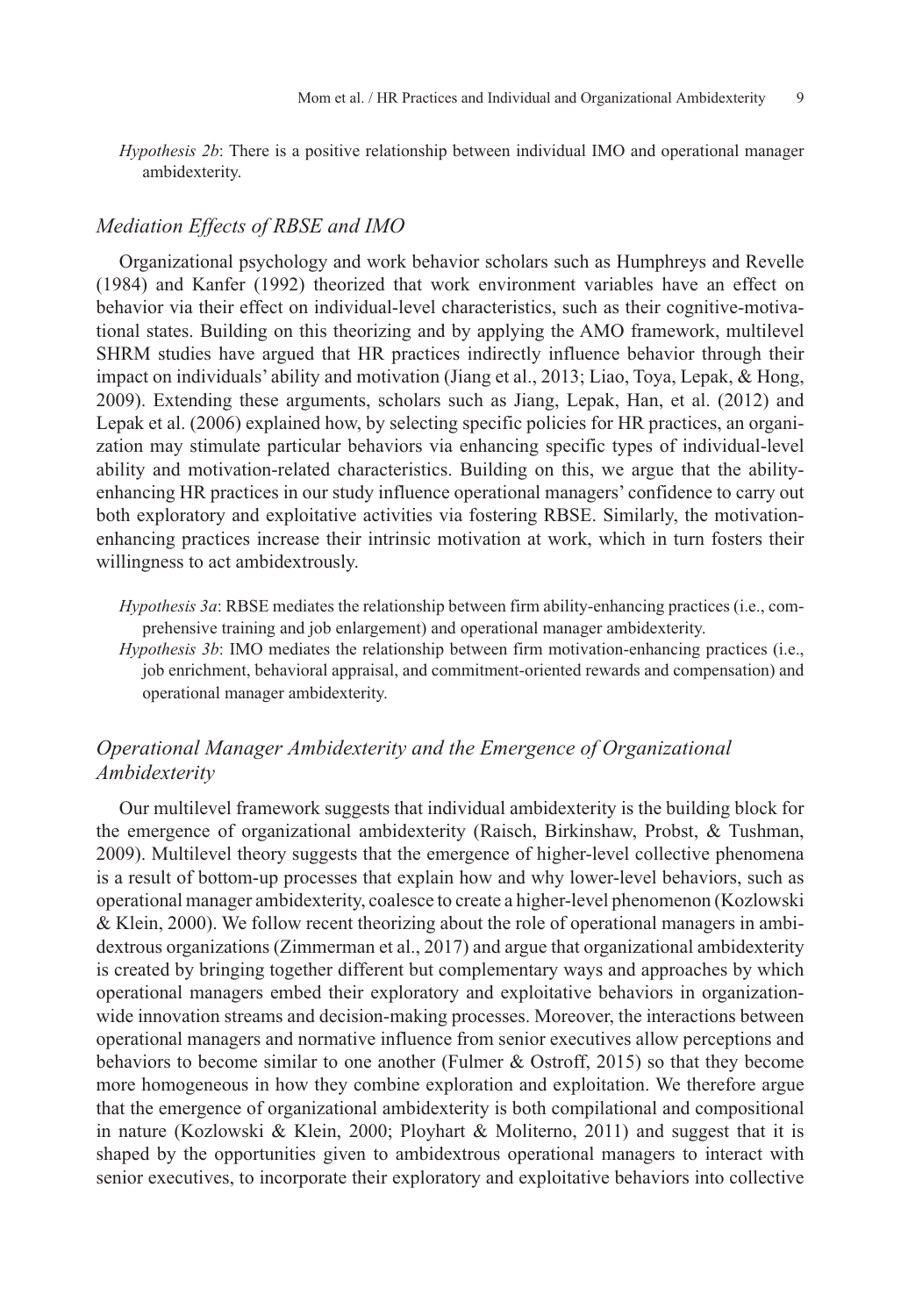systems and processes, and to integrate them flexibly across product and market areas within the organization.

Applying a contingency approach, we argue that the bottom-up relationship between operational manager ambidexterity and organizational ambidexterity is contingent on the existence of opportunity-enhancing HR practices. Recent multilevel SHRM models that apply the AMO framework suggest that HR systems not only affect the ability and motivation of individuals to behave in specific ways but also provide ample opportunities to contribute to organizational outcomes (Jiang et al., 2013; Lepak et al., 2006). These practices, such as participation in decision making, information sharing, and providing support for ideas, affect patterns of interaction and provide opportunities for individuals to work toward achieving organizational outcomes (Jiang, Lepak, Hu, & Baer, 2012). We therefore examine how opportunity-enhancing HR practices moderate the bottom-up relationship between operational manager ambidexterity and organizational ambidexterity.

# *Opportunity-Enhancing Practices, Operational Manager Ambidexterity, and the Emergence of Organizational Ambidexterity*

First, *participation in decision making* refers to the extent to which subordinates take part in higher-level decision-making processes (Hage  $&$  Aiken, 1967). By taking part in decisionmaking processes, ambidextrous operational managers may articulate a compelling argument for building a balanced portfolio of exploratory and exploitative innovations. In this sense, they may persuade senior executives to allocate sufficient resources for the implementation of their initiatives to introduce new products and services as well as improve existing ones (Perry-Smith & Mannucci, 2017). In addition, participation in decision making may support ambidextrous operational managers to voice their ideas and establish a shared understanding among senior executives about the potential value of combining exploratory and exploitative efforts. It generates a greater consensus about the importance of combining exploration and exploitation to fulfill organizational goals and results into an enhanced motivation to overcome potential resistance during the implementation process (Ployhart  $\&$ Moliterno, 2011). Through their interaction within decision-making processes, not only other operational managers but also senior executives become more inclined to engage in exploratory and exploitative behaviors and, as such, are triggered to allocate resources to implementing balanced portfolios of innovation (Roberson & Williamson, 2012). Accordingly, participation in decision making contributes to the emergent process of organizational ambidexterity and strengthens the upward relationship between operational manager ambidexterity and organizational ambidexterity.

Second, *information sharing* refers to the extent to which information is widely shared among vertical and horizontal boundaries within firms (Zacharatos, Barling, & Iverson, 2005). It provides opportunities for learning complex behaviors within organizations and represents an important source for the emergence of higher-level phenomena (Ployhart & Moliterno, 2011). In this sense, others may learn from ambidextrous operational managers about how to deal more effectively with tensions associated with combining exploration and exploitation such that the firm develops the collective behavioral capacity to simultaneously demonstrate exploration and exploitation across the entire organization (C. Gibson & Birkinshaw, 2004). Moreover, through sharing information, ambidextrous operational managers are better able to act as brokers and build internal linkages to access complementary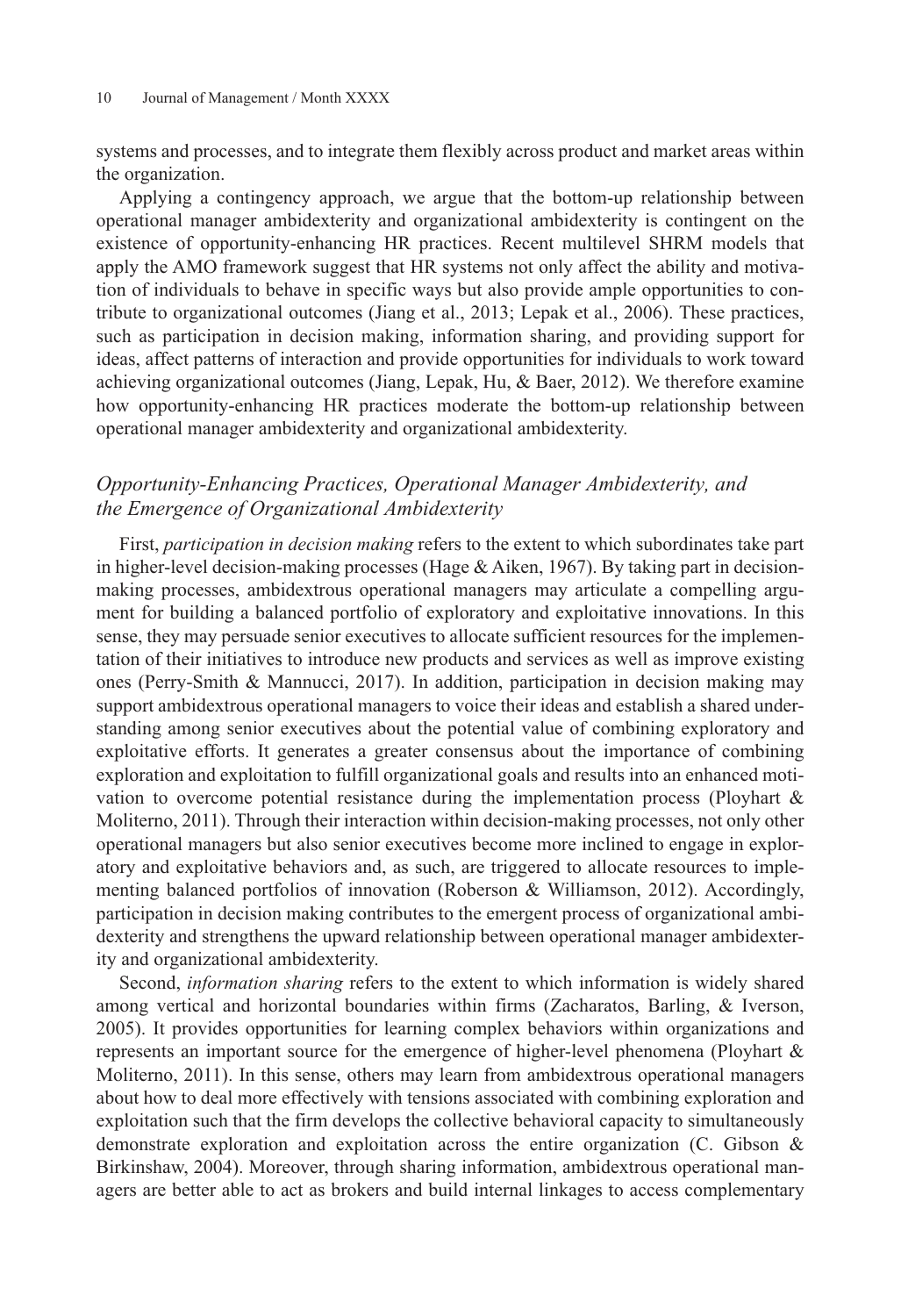assets associated with specific organizational areas, such as manufacturing, marketing, and service (Birkinshaw & Gibson, 2004). This enables them to coordinate and align their exploratory and exploitative activities with operational managers from different units and collectively create new opportunities to enrich and expand the exploratory and exploitative efforts within the innovation processes of the organization (Taylor & Helfat, 2009). Hence, knowledge sharing further supports ambidextrous operational managers to realize untapped synergies across functional areas and generate portfolios of exploratory and exploitative innovations.

Third, *support for ideas* refers to the extent to which an organization is receptive to ideas from its operational managers and the extent to which they may share in any subsequent benefits that accrue (Clegg, Unsworth, Epitropaki, & Parker, 2002). It reinforces the recognition of individual efforts in exploiting existing competences while exploring new areas (Rhoades & Eisenberger, 2002). By supporting ideas from ambidextrous operational managers, senior executives may increase the perception among them that they will succeed in converting their efforts into tangible innovative output that can subsequently be diffused and adopted by others within the organization (Perry-Smith & Mannucci, 2017). By supporting ideas, senior executives may act as organizational agents and convey a signal to other operational members that the simultaneous pursuit of exploration and exploitation is important for achieving organizational ambidexterity (O'Reilly & Caldwell, 1985). Supporting ideas from ambidextrous operational managers may thus help senior leaders to synchronize the efforts of individuals to pursue exploration and exploitation and to strengthen the upward relationship between manager ambidexterity and organizational ambidexterity. Overall, we therefore suggest,

*Hypothesis 4*: Organizational ambidexterity is an interactive function of operational manager ambidexterity and firm opportunity-enhancing HR practices (i.e., participation in decision making, information sharing, and support for ideas) in such a way that the bottom-up relationship between operational manager ambidexterity and organizational ambidexterity is stronger when firm opportunity-enhancing HR practices are higher.

# **Methods**

## *Sample and Procedure*

We collected data from a sample of financial services firms in Taiwan to test our multilevel model. We drew up a list of the 60 largest financial service firms from the Taiwan government's official list of financial service providers and approached top management teams to arrange a meeting with the CEO to explain the purpose of this study and gain the CEO's permission. In total, 55 financial services firms agreed to participate. HR officers at each firm assisted us by randomly assigning questionnaires to 10 operational managers and two senior managers. Operational managers were typically responsible for a team or unit targeted at a specific product or product group, market, or internal process. We considered operational managers in financial services firms to be suitable for our research because they face pressures to explore due to changes in technologies, customer demands, and regulation and pressures to exploit because of short-term competitive pressures and an increased focus on efficiency and cost cutting (Jansen, Simsek,  $\&$  Cao, 2012). Senior managers were typically responsible for designing and implementing HR systems.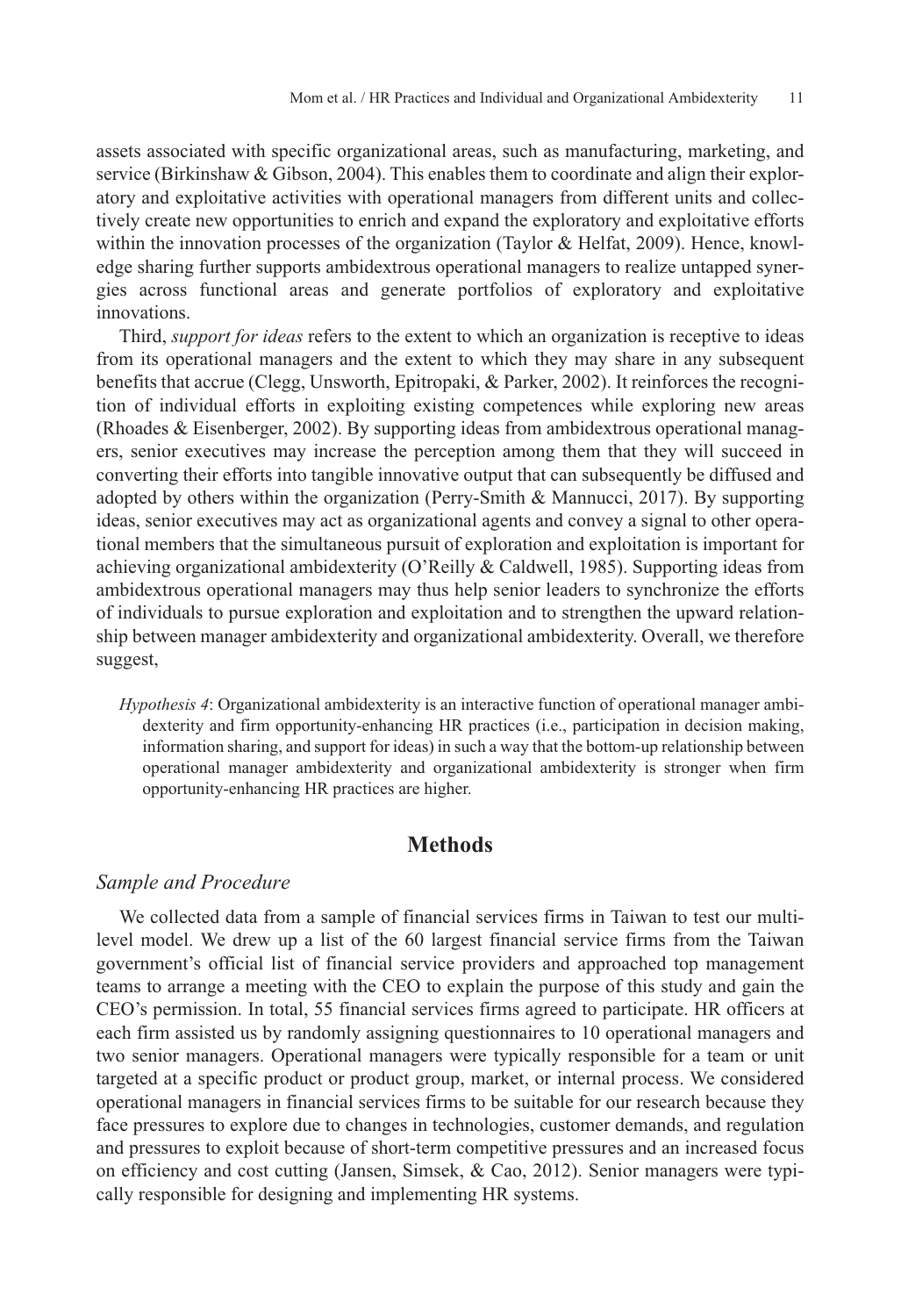#### 12 Journal of Management / Month XXXX

We collected data on the study variables from different respondents at two time points. During Phase 1, we collected responses from two senior managers to measure the sets of HR practices for each firm. We also collected responses from operational managers to assess their RBSE and IMO. The questionnaires were developed in English, then translated into Chinese with the back-translation method (Brislin, 1980). After 4 weeks and three rounds of reminders, we received responses from all the senior and operational managers who had been invited to fill out the questionnaire. One year later, during Phase 2, we approached participating firms again to survey the same senior and operational managers who had responded during the first phase. We used responses from the senior managers to measure organizational ambidexterity. The responses from operational managers were used to assess their ambidextrous behavior during the preceding year—that is, the year between the two data collection points. We chose a period of 1 year because scholars have suggested that HR practices have proximate as well as distal effects on behavior in organizations (Liao et al., 2009). For instance, Frayne and Geringer (2000) found that the effects of HR practices tend to increase over a 12-month period, after which they stabilize. Furthermore, it may be possible that operational managers alternate between the two behaviors over time to engage in both behaviors, and this would become visible—as would its effects on organizational ambidexterity—only when the person's behavior was assessed over a longer period (Mom et al., 2009).

From the original 55 firms that participated in the first phase of data collection, we received complete sets of questionnaires during the second phase from two senior managers from 52 firms. From these firms, 467 operational managers returned their responses. The average age of the operational managers was  $37.7$  years  $(SD = 9.3)$ ; they had been working for their firm for 4.8 years  $(SD = 1.5)$  and had been in their current job for about 4.6 years  $(SD = 1.3)$ . The average number of their subordinates was 8.5 ( $SD = 18.3$ ). The average age of the senior managers was  $46.1$  years (*SD* = 1.3), and they had an average organizational tenure of 15.7 years (*SD* = 1.3).

### *Measurement and Validation of Constructs*

We used existing scales ranging from 1 (*to a very small extent*) to 7 (*to a very large extent*).

*Operational manager ambidexterity*. Following earlier studies (Mom et al., 2009; Wang & Rafiq, 2014), we used a two-step approach to calculate operational manager ambidexterity. First, we assessed the extent to which operational managers had engaged in exploration  $(\alpha = .87)$  and exploitation  $(\alpha = .85)$  activities during the preceding year. We used two sevenitem scales from Mom et al. (2009), who had validated these scales in the financial services industry before. We assessed the construct validity of our scales by comparing their scores with a four-item scale ( $\alpha$  = .76) for individual risk propensity (Gomez-Mejia & Balkin, 1989) and an eight-item scale ( $\alpha = .79$ ) for individual productivity (Flynn, 2003) that were rated by operational managers in the second phase of the data collection approach. As expected, an operational manager's exploratory behavior correlates significantly with risk propensity  $(r = .44, p = .000)$  but not with productivity  $(r = -.02, p = .666)$ . The exploitative behavior of operational managers correlates significantly with productivity ( $r = .40$ ,  $p = .000$ ) but not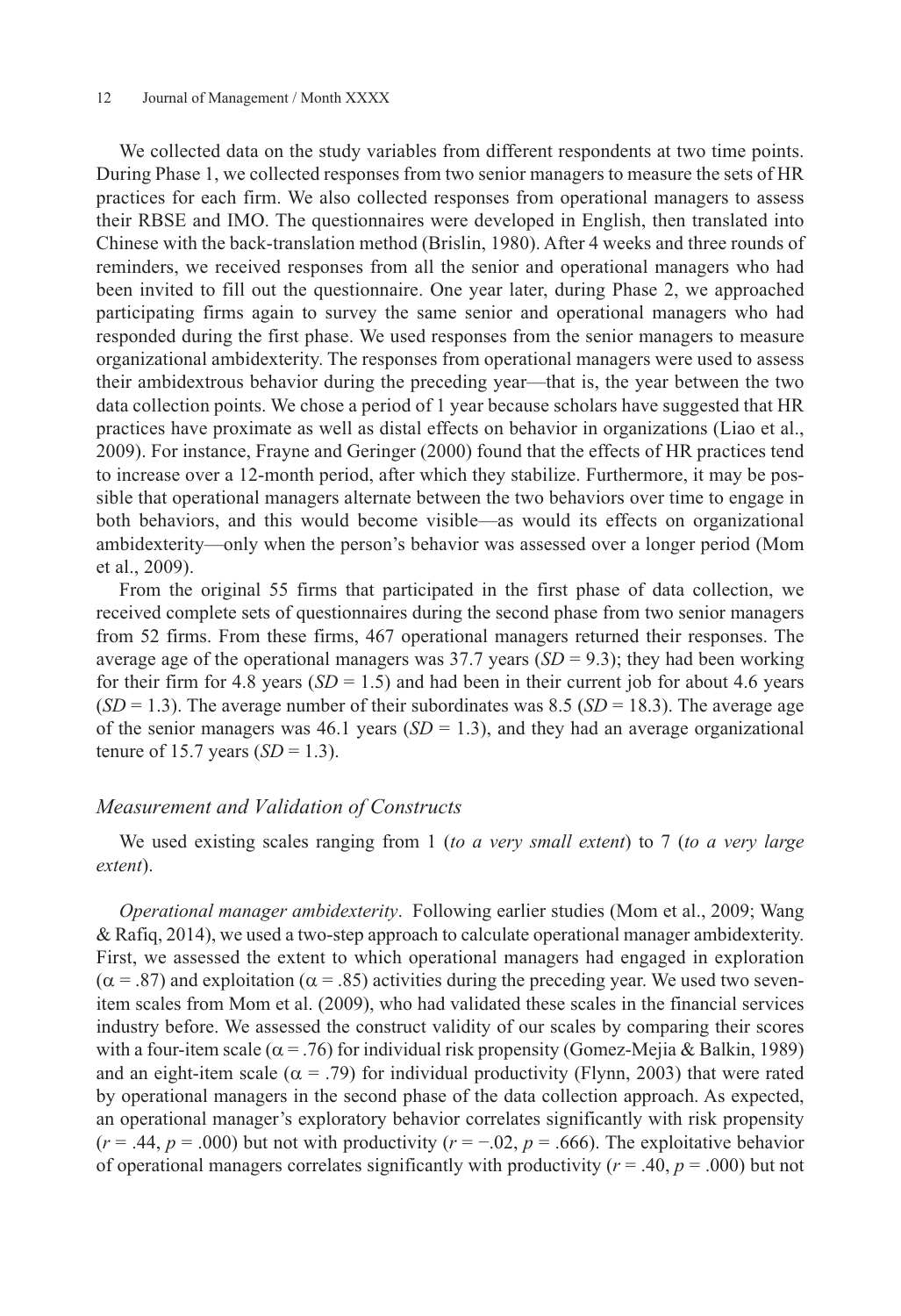with risk propensity  $(r = .04, p = .388)$ . Overall, these results provide evidence of convergence and discriminant validity of our measurements. Second, in line with our conceptualization of operational manager ambidexterity as a multidimensional construct consisting of both exploratory and exploitative behaviors, we operationalized operational manager ambidexterity as a second-order formative latent variable, with exploratory and exploitative behavior as its two indicators (see also Wang & Rafiq, 2014). Confirmatory factor analysis indicates that a second-order model fits the data well  $(\chi^2/df = 1.88$ , comparative fit index [CFI] = .99, goodness of fit [GFI] = .99, Tucker-Lewis Index [TLI] = .90, root mean square error of approximation  $[RMSEA] = .04$ ) and shows a significantly better fit than the alternative onefactor model  $(\Delta \chi^2_{(1)} = 20.32, p = .000)$ .

*Individual RBSE and IMO*. Each operational manager rated the seven-item individual RBSE scale ( $\alpha$  = .87) from Parker and colleagues (2006), which captures the extent to which respondents feel confident about carrying out a range of interpersonal and integrative activities that extend beyond their prescribed core tasks. We adopted the five-item individual IMO scale ( $\alpha$  = .90) from Tierney and colleagues (1999), which reflects the extent to which operational managers seek complexity, novelty, and challenge in organizational tasks, as well as whether they enjoy finding solutions to complex problems at work. Respondents were instructed to refer to their personal situation at work when answering the survey questions. This is aligned with Shin and Zhou's (2003) application of the scale, which intends to tap specifically into IMO at work rather than IMO in general. Our two-factor model for individual RBSE and IMO fits the data adequately  $(\chi^2/df = 4.05, CFI = .97, GFI = .96, TLI$ = .96, RMSEA = .08) and significantly better than the alternative one-factor model ( $\Delta \chi^2_{(1)}$  = 49.68,  $p = 0.00$ ). Operational managers were instructed to consider their work context when answering the RBSE and IMO survey questions.

*Firm HR practices*. For each firm, two senior managers rated items on firm-level HR practices. The ability-enhancing HR practices consisted of comprehensive training and job enlargement. Corresponding to our theorizing, we supplemented Delery and Doty's extensive training scale with items relating to a broader range of competences, such as problem-solving and interpersonal skills and the ability to handle current and future work demands (Evans  $\&$ Davis, 2015; Mossholder et al., 2011). The final scale contained seven items ( $\alpha$  = .86). Job enlargement ( $\alpha$  = .70) was measured with a two-item scale from Parker (1998) that captures the extent to which managers' jobs are broad and require a variety of skills.

We included three firm motivation-enhancing HR practices: job enrichment, behavioraloriented appraisals, and commitment-oriented rewards and compensation. We used a sixitem scale for job enrichment ( $\alpha$  = .72) that captured the extent to which operational managers have the authority to resolve customer complaints, customize service offerings, and decide how to carry out their job (Liao et al., 2009). Behaviorally oriented appraisals ( $\alpha$  = .78) were measured with a four-item scale from Liao and colleagues (2009), which assessed the extent to which appraisals are developmental in focus and acknowledge the behaviors, competencies, and quality achieved by operational managers. Following our conceptualization, we measured commitment-oriented rewards and compensation ( $\alpha$  = .70) using the three-item compensation scale from Liao et al. (2009), supplemented by three items based on Walton (1985). The resulting six-item scale captured the extent to which firms reward and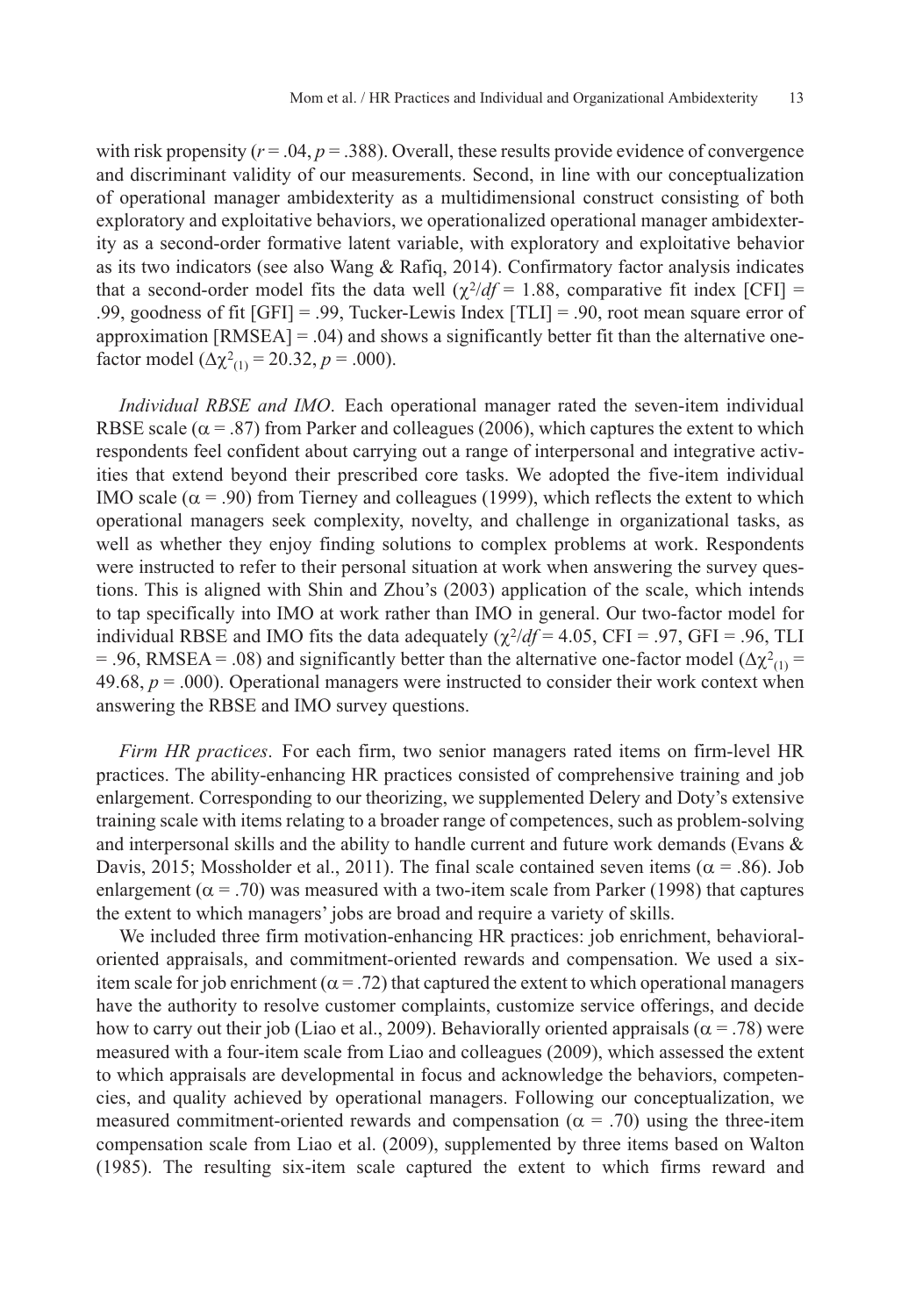compensate the collective and long-term achievements, the competencies and high-quality outcomes of operational managers, as well as the extent to which they provide job security and pay above-standard wages.

The three firm opportunity-enhancing HR practices that we looked at were participation in decision making, information sharing, and support for ideas. We adopted three items from Liao et al. (2009) to measure participation in decision making ( $\alpha$  = .84). The nine-item information-sharing ( $\alpha$  = .88) scale is based on Liao et al. and Zacharatos et al. (2005) and assessed the extent to which information is widely shared across horizontal and vertical levels within the organization. Support for ideas was measured with a five-item scale ( $\alpha$  = .76) from Clegg et al. (2002), which assessed the extent to which firms provide support for ideas of managers to introduce new as well as improved ways of doing things in the work environment (West, 1990).

Confirmatory factor analysis indicated that our theorized second-order factor model, consisting of the three sets of HR practices with eight first-order factors, fits the data well  $(\chi^2/df = 4.11, CFI = .97, GFI = .91, TLI = .94, RMSEA = .08)$ . A comparison of a one-factor model with a two-factor model for every pair of first-order factors showed a significant improvement in fit for each possible pair  $(\Delta \chi^2_{(1)})$  between 12.4 and 360.2, all significant at  $p = .000$ ), providing evidence of the convergence and discriminant validity of our measurement scales.

Interrater agreement scores showed a high level of agreement among the senior managers in each firm in terms of their assessment of ability-enhancing HR practices (mean  $r_{wg(j)} = .88$ ; intraclass correlation coefficients: ICC<sub>1</sub> = .23, ICC<sub>2</sub> = .37), motivation-enhancing HR practices (mean  $r_{wg(j)} = .93$ , ICC<sub>1</sub> = .18, ICC<sub>2</sub> = .31), and opportunity-enhancing HR practices (mean  $r_{wg(i)} = .94$ , ICC<sub>1</sub> = .25, ICC<sub>2</sub> = .40).

*Organizational ambidexterity*. To calculate organizational ambidexterity, first, senior managers rated their organization's exploratory and exploitative innovations during the second phase of data collection. We adopted two seven-item scales developed by Jansen, Van Den Bosch, and Volberda (2006). Exploratory innovation captured the extent to which a firm departs from existing knowledge and pursues radical innovations to serve emerging customers or markets ( $\alpha$  = .80). Exploitative innovation captured the extent to which a firm builds on existing knowledge and pursues incremental improvements to meet the needs of existing customers ( $\alpha$  = .87). Second, given our conceptualization of organizational ambidexterity as a multidimensional construct consisting of both exploration and exploitation, we operationalize organizational ambidexterity as second-order formative latent variable with exploratory and exploitative innovation as its two indicators (Wang  $\&$  Rafiq, 2014). Confirmatory factor analysis indicates that our second-order model fits the data adequately  $(\chi^2/df = 4.55, \text{CFI} =$ .99,  $GFI = .99$ ,  $TLI = .96$ ,  $RMSEA = .08$ ) and significantly better than the alternative onefactor model ( $\Delta \chi^2_{(1)} = 15.06$ ,  $p = .000$ ). Interrater agreement scores indicated that senior managers had an acceptable agreement about organizational ambidexterity (mean  $r_{wg(j)} = .92$ ,  $ICC_1 = .12, ICC_2 = .21).$ 

*Control variables*. We controlled for confounding variables at both levels in our models. First, we controlled for experience-related factors, including an individual's age, firm tenure, and job tenure, because these may shape the skills and competencies of individuals and, hence, their ability to act ambidextrously (Mom et al., 2015). Second, we controlled for the level of education because it may contribute to more advanced cognitive abilities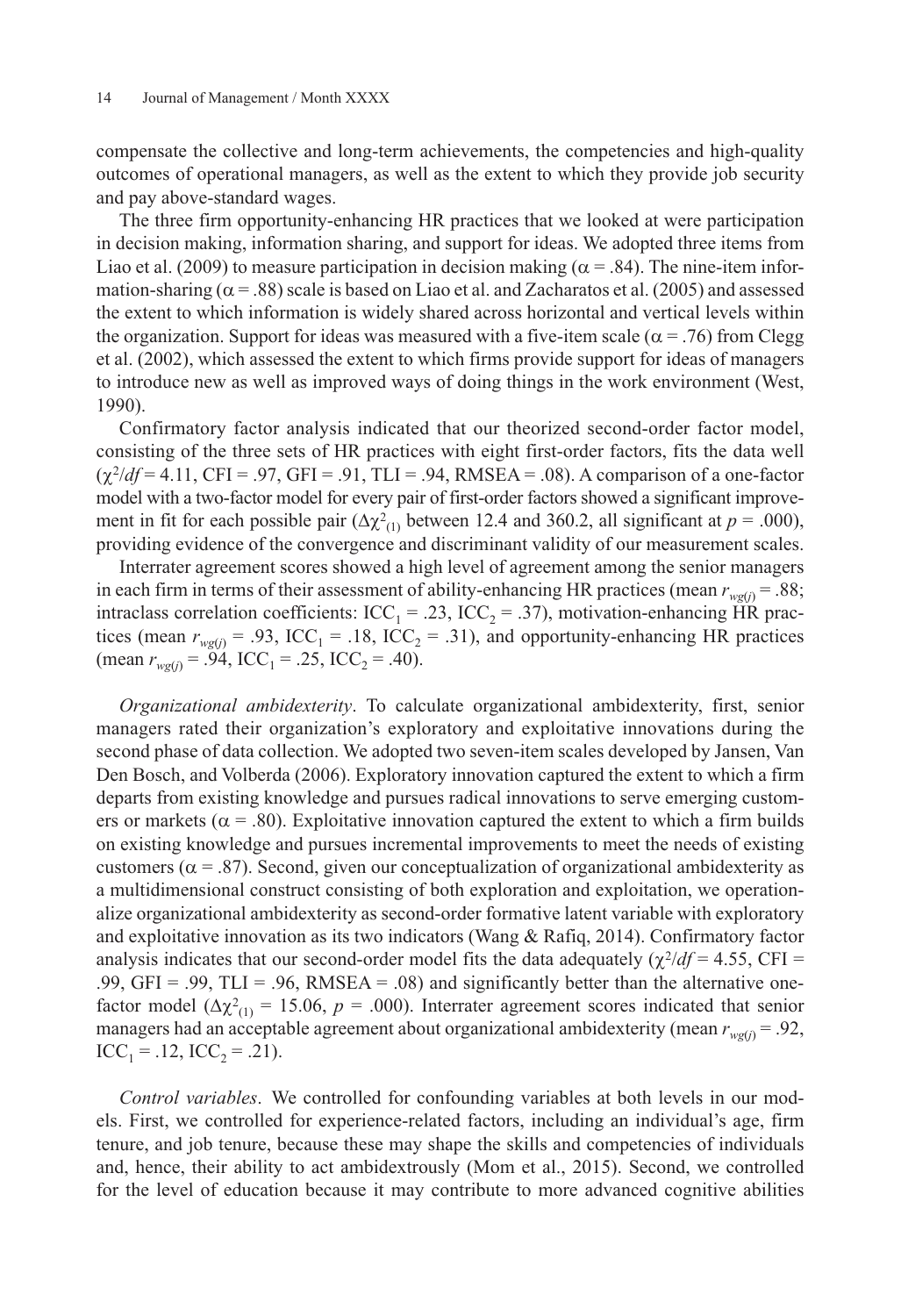and the ability to engage in substantially different activities (Papadakis, Lioukas, & Chambers, 1998). We therefore included a dummy variable for individuals with a master's degree or higher. Third, the task environment may affect managers' level of ambidexterity (Probst et al., 2011), so we controlled for the respondent's number of subordinates and type of function: front office or back office. Fourth, we controlled for firm size and firm age since scholars have argued that larger and longer-established organizations may have more resources available but may lack the flexibility to achieve organizational ambidexterity (Jansen et al., 2012). Finally, when testing our hypotheses, we included the three sets of HR practices in all models.

# **Results**

Table 1 presents means, standard deviations, and correlations. Given the multilevel nature of our data and the inclusion of both top-down and bottom-up relationships in our multilevel model, we tested our hypotheses using Mplus (version 6.0; Muthén & Muthén, 2010) in two separate specifications. First, to examine our top-down mediation model, we followed the one-stage procedure (Croon & van Veldhoven, 2007), which simultaneously estimates the unique contributions of direct and indirect paths. Specifically, firm ability- and motivationenhancing HR practices were included as independent variables, with individual RBSE and IMO as mediators, and operational manager ambidexterity was considered the dependent variable. We assessed the significance of the mediation hypotheses by testing the statistical significance of indirect effects in our path analysis and their associated confidence intervals (Preacher, Zhang, & Zyphur, 2011). Second, to examine the moderating role of firm opportunity-enhancing HR practices, we tested the significance of their moderating effect on the bottom-up path from operational manager ambidexterity to organizational ambidexterity in a second specification.

As a preliminary step in our multilevel analyses, we assessed the proportion of variance in mediator and outcome variables that resided among individuals: 20% of the variance in individual RBSE, 12% of the variance in individual IMO, and 15% of the variance in operational manager ambidexterity resided among individuals. These scores are within the range typically found in multilevel research (Bliese, 2000). Table 2 presents the main results of our multilevel analyses. Part A pertains to the first model specification  $(\chi^2/df = 4.50, \text{CFI} = .90,$  $TLI = .90$ , RMSEA =  $.08$ ) and shows the top-down direct and indirect effects among firm HR practices, individual mediators, and operational manager ambidexterity. Part B pertains to the second model specification ( $\chi^2/df = 3.75$ , CFI = .90, TLI = .90, RMSEA = .07) and shows the estimates regarding the moderating effect of firm opportunity-enhancing HR practices on the bottom-up relationship between operational manager ambidexterity and organizational ambidexterity. In our analyses, we included all control variables and all HR practices. The pattern of results remained similar when these variables were included or excluded.

Hypothesis 1a proposed that ability-enhancing HR practices are positively related to individual RBSE. Findings in Part A of Table 2 support Hypothesis 1a and show that firm abilityenhancing HR practices were significantly related to individual RBSE ( $\gamma = 0.87$ ,  $p = .000$ ). Hypothesis 1b proposed a positive relationship between individual RBSE and operational manager ambidexterity. Findings presented in Part A reveal that individual RBSE was indeed significantly related to operational manager ambidexterity ( $\gamma = 0.17$ ,  $p = .000$ ); Hypothesis 1b is supported. Hypothesis 2a proposes that motivation-enhancing HR practices are positively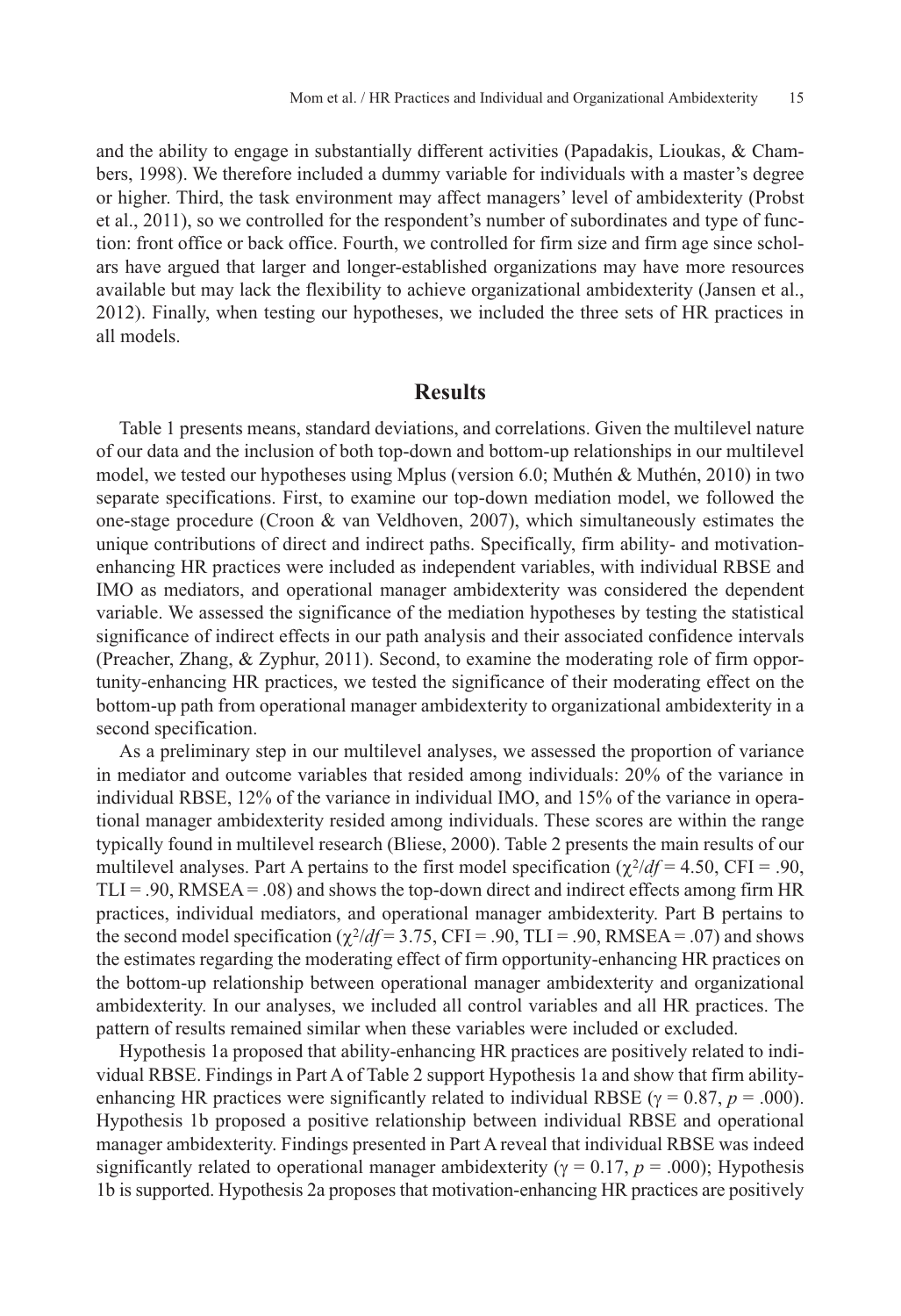|                                                                                                                                                                                                              |              |           |                | Means, Standard Deviations, and Correlations |                           |                | $\sum_{n=1}^{\infty}$ |                     |                          |                |                    |                 |                |        |           |                 |
|--------------------------------------------------------------------------------------------------------------------------------------------------------------------------------------------------------------|--------------|-----------|----------------|----------------------------------------------|---------------------------|----------------|-----------------------|---------------------|--------------------------|----------------|--------------------|-----------------|----------------|--------|-----------|-----------------|
| Variable                                                                                                                                                                                                     | $\mathbb{Z}$ | <b>SD</b> |                | $\sim$                                       | 3                         | 4              | $\sim$                | $\circ$             | $\overline{ }$           | $\infty$       | $\circ$            | $\overline{10}$ | $\Box$         | 12     | 13        | $\overline{14}$ |
| 1. Operational manager<br>ambidexterity                                                                                                                                                                      | 5.20         | 0.62      |                |                                              |                           |                |                       |                     |                          |                |                    |                 |                |        |           |                 |
|                                                                                                                                                                                                              | 5.07         | 0.98      | $34**$         |                                              |                           |                |                       |                     |                          |                |                    |                 |                |        |           |                 |
| 2. Individual RBSE<br>3. Individual IMO                                                                                                                                                                      | 5.01         | $1.06$    | $28**$         | 0 <sup>5</sup>                               |                           |                |                       |                     |                          |                |                    |                 |                |        |           |                 |
| 4. Organizational<br>ambidexterity                                                                                                                                                                           | 5.17         | 0.29      | $31**$         | $26***$                                      | $19***$                   |                |                       |                     |                          |                |                    |                 |                |        |           |                 |
| 5. Firm ability-enhancing<br>HR practices                                                                                                                                                                    | 5.06         | 0.46      | $23**$         | $22**$                                       | $22**$                    | $57**$         |                       |                     |                          |                |                    |                 |                |        |           |                 |
| enhancing HR practices<br>6. Firm motivation-                                                                                                                                                                | 5.24         | 0.37      | $25***$        | $29***$                                      | $29***$                   | $62**$         | $47**$                |                     |                          |                |                    |                 |                |        |           |                 |
| enhancing HR practices<br>7. Firm opportunity-                                                                                                                                                               | 5.43         | 0.31      | $.24**$        | $21**$                                       | $21**$                    | $59**$         | $50**$                | $.62**$             |                          |                |                    |                 |                |        |           |                 |
| 8. Firm age                                                                                                                                                                                                  | 8.92         | 3.37      | 02             | $\sim$                                       | $\overline{0}$            | $-0.$          | $-0.0$                | $-0.0$              | $-0.4$                   |                |                    |                 |                |        |           |                 |
| 9. Firm size                                                                                                                                                                                                 | 10,926       | 16,065    | $03$           | $\dot{5}$                                    | $\widetilde{\mathcal{L}}$ | $.13***$       | $10^{**}$             |                     | $\ddot{\theta}$          | $-0.3$         |                    |                 |                |        |           |                 |
| 10. Individual age                                                                                                                                                                                           | 37.70        | 9.30      | $-0.5$         | $-0.3$                                       | $-12**$                   | $\Xi$          | .06                   | $\ddot{\mathrm{C}}$ | $.07*$                   | $-03$          | $-03$              |                 |                |        |           |                 |
| 11. Individual tenure in<br>the firm                                                                                                                                                                         | 4.83         | 1.49      | $-11**$        | $-04$                                        | $-0.4$                    | $-0.5$         | $-12**$               | $\overline{0}$      | $-0.3$                   | $.18**$        | $28**$             | $.18***$        |                |        |           |                 |
| 12. Individual tenure in the<br>current job                                                                                                                                                                  | 4.58         | 1.34      | $-03$          | $-0.1$                                       | $\overline{0}$            | $.14**$        | $-06$                 | $.18***$            | $.18***$                 | $.19***$       | $\overline{\circ}$ | $20***$         | $36***$        |        |           |                 |
| 13. Individual number of<br>subordinates                                                                                                                                                                     | 8.50         | 18.30     | $-0.5$         | $-0.07*$                                     | $-03$                     | $-10^{**}$     | $-.13**$              | $-0.09*$            | $-11$ <sup>**</sup>      | $-5$           | $-0.1$             | $-0.3$          | $29***$        | $\sim$ |           |                 |
| 14. Education: Master's<br>degree and above                                                                                                                                                                  | 0.70         | 0.45      | 06             | $15**$                                       | 06                        | $\overline{6}$ | $.10**$               | $.15***$            | $\widetilde{\mathrm{O}}$ | $\overline{0}$ | $-03$              | $28**$          | $\overline{0}$ | $.08*$ | $-10^{*}$ |                 |
| 15. Individual function:<br>Front office                                                                                                                                                                     | 0.76         | 0.43      | $\overline{0}$ | $-0.5$                                       | $\ddot{\theta}$           | $\overline{0}$ | $\overline{0}$        | $\overline{\circ}$  | $-10^{**}$               | $\ddot{0}$     | $-02$              | $08*$           | $-06$          | $-0.6$ | $-06$     | $\overline{0}$  |
| <i>Note:</i> $n = 467$ at the individual level, $n = 52$ at firm level. RBSE = role breadth self-efficacy; IMO = intrinsic motivational orientation; HR = human resource.<br>$*_{p} < .05.$<br>** $p < .01.$ |              |           |                |                                              |                           |                |                       |                     |                          |                |                    |                 |                |        |           |                 |

 $\frac{c}{7}$ **Table 1**  $\frac{1}{2}$  $\vec{c}$ 

16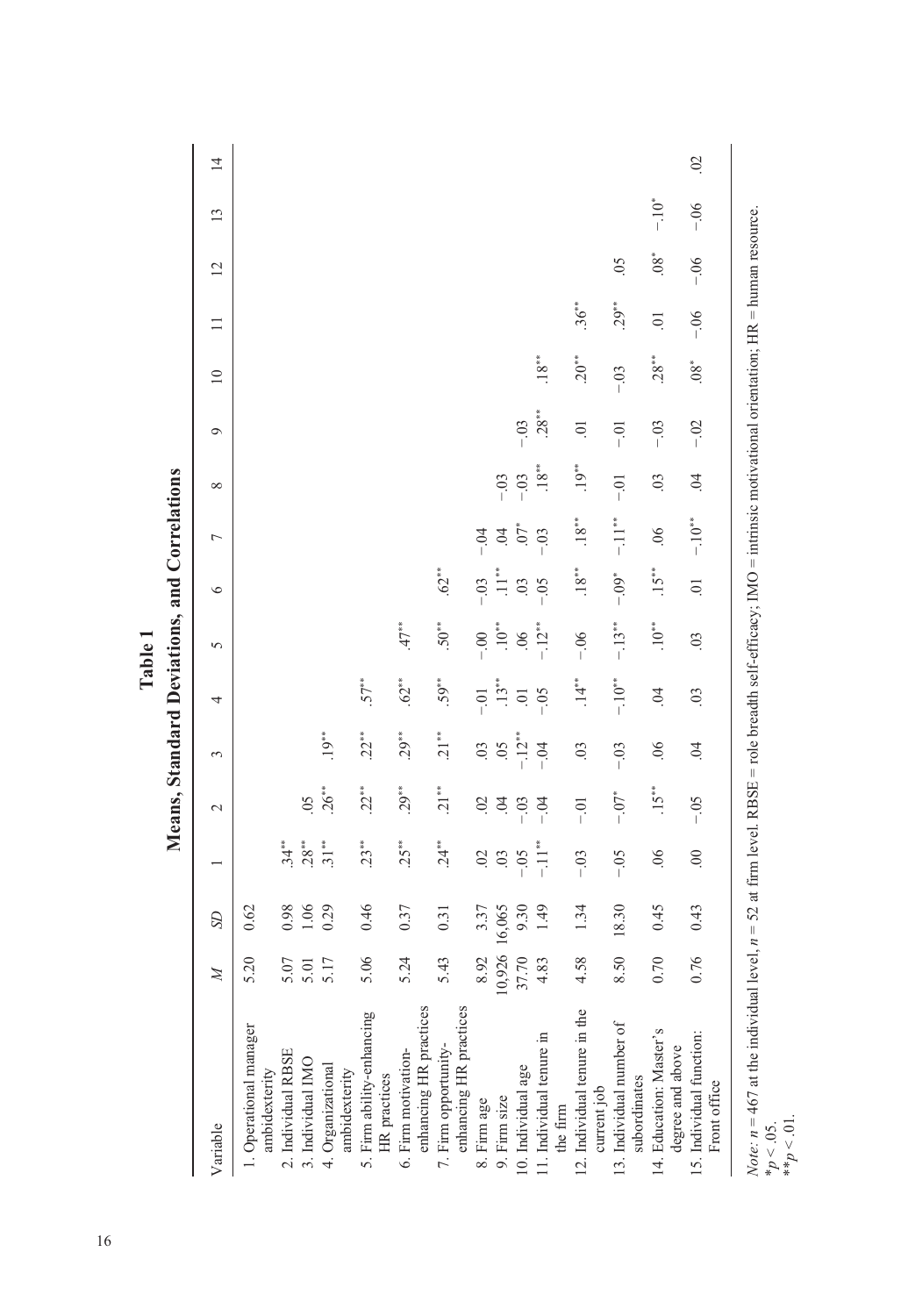|                                                                                                                           | Estimate <sup>a</sup> | SE   | <b>LLCI</b> | ULCI |
|---------------------------------------------------------------------------------------------------------------------------|-----------------------|------|-------------|------|
| Part A: Top-down direct and indirect effects                                                                              |                       |      |             |      |
| Firm ability-enhancing HR practices $\rightarrow$ operational manager<br>ambidexterity                                    | 0.42                  | 0.11 | 0.24        | 0.61 |
| Firm motivation-enhancing HR practices $\rightarrow$ operational<br>manager ambidexterity                                 | 0.43                  | 0.09 | 0.28        | 0.58 |
| Firm ability-enhancing HR practices $\rightarrow$ individual RBSE                                                         | 0.87                  | 0.08 | 0.74        | 0.99 |
| Firm motivation-enhancing HR practices $\rightarrow$ individual IMO                                                       | 0.56                  | 0.13 | 0.35        | 0.77 |
| Individual $RBSE \rightarrow$ operational manager ambidexterity                                                           | 0.17                  | 0.03 | 0.05        | 0.29 |
| Individual IMO $\rightarrow$ operational manager ambidexterity                                                            | 0.22                  | 0.06 | 0.10        | 0.33 |
| Firm ability-enhancing HR practices $\rightarrow$ individual RBSE $\rightarrow$<br>operational manager ambidexterity      | 0.15                  | 0.03 | 0.10        | 0.20 |
| Firm motivation-enhancing HR practices $\rightarrow$ individual IMO<br>$\rightarrow$ operational manager ambidexterity    | 0.12                  | 0.02 | 0.07        | 0.16 |
| Part B: Bottom-up moderating effect                                                                                       |                       |      |             |      |
| Firm opportunity-enhancing HR practices $\rightarrow$ organizational<br>ambidexterity                                     | 0.63                  | 0.06 | 0.53        | 0.74 |
| Operational manager ambidexterity $\rightarrow$ organizational<br>ambidexterity                                           | 0.75                  | 0.09 | 0.60        | 0.94 |
| Firm Opportunity-Enhancing HR Practices × Operational<br>Manager Ambidexterity $\rightarrow$ organizational ambidexterity | 0.12                  | 0.03 | 0.05        | 0.19 |

# **Table 2 Multilevel Results: Paths, Estimates, and Their Significance**

*Note:*  $n = 467$  at the individual level,  $n = 52$  at the firm level. LLCI = lower level of the 95% confidence interval; ULCI = upper level of the 95% confidence interval;  $HR =$  human resource;  $RBSE =$  role breadth self-efficacy; IMO = intrinsic motivational orientation.

<sup>a</sup>Standardized estimates are reported.  $p = .000$  for each estimate.

related to individual IMO. Findings presented in Part A reveal that firm motivation-enhancing HR practices were significantly related to individual IMO ( $\gamma = 0.56$ ,  $p = .000$ ); Hypothesis 2a is supported. Hypothesis 2b proposed a positive relationship between individual IMO and operational manager ambidexterity. Findings presented in Part A support Hypothesis 2b and reveal that individual IMO was indeed significantly related to operational manager ambidexterity ( $\gamma = 0.22$ ,  $p = .000$ ). Hypothesis 3a suggested that firm ability-enhancing HR practices will have an indirect effect on operational manager ambidexterity through individual RBSE. Findings presented in Part A reveal that individual RBSE mediates the relationship between firm ability-enhancing HR and operational manager ambidexterity (indirect effect  $=$ 0.15,  $p = .000, 95\%$  CI [0.10, 0.20]). Hypothesis 3a is supported. The mediation is partial; the direct relationship between ability-enhancing practices and operational manager ambidexterity is positive and significant ( $\gamma = 0.42$ ,  $p = .000$ ). Hypothesis 3b proposed that firm motivation-enhancing HR practices will have an indirect effect on operational manager ambidexterity through individual IMO. Findings presented in Part A provide support for this hypothesis and reveal that individual IMO mediates the relationship between firm motivation-enhancing HR practices and operational manager ambidexterity (indirect effect  $= 0.12$ ,  $p = 0.000$ , 95% CI [0.07, 0.16]). Hypothesis 3b is supported. The mediation is partial; the direct relationship between motivation-enhancing practices and operational manager ambidexterity is positive and significant ( $\gamma = 0.43$ ,  $p = .000$ ).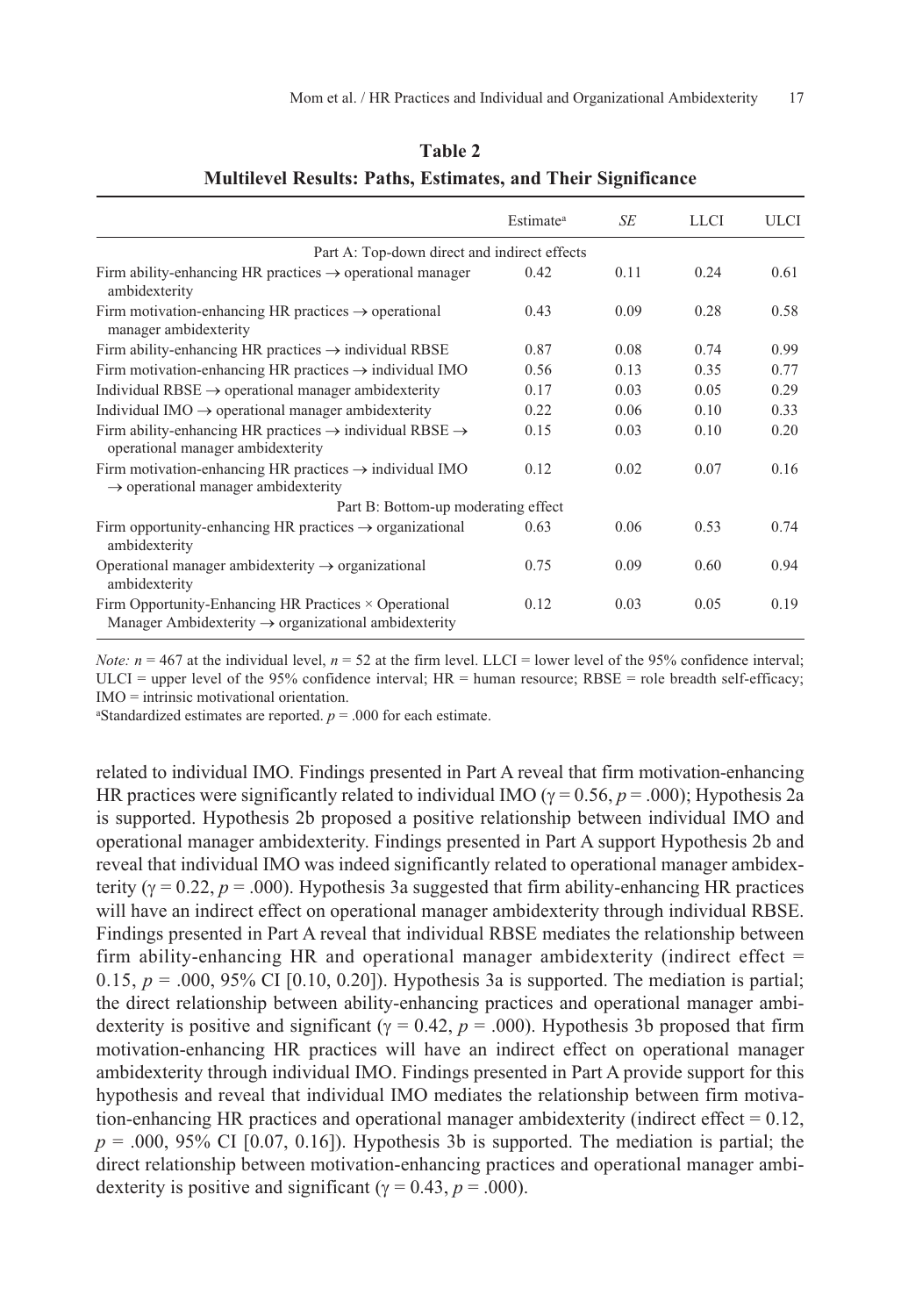



*Note*: HR = human resource;  $1$  sd = 1 standard deviation.

Hypothesis 4 proposed that organizational ambidexterity is an interactive function of operational manager ambidexterity and firm opportunity-enhancing HR practices, in such a way that the bottom-up relationship between operational manager ambidexterity and organizational ambidexterity is stronger when firms employ opportunity-enhancing HR practices. Findings presented in Part B provide support for Hypothesis 4; the opportunityenhancing HR practices moderate the bottom-up relationship (moderating effect  $= 0.12$ ,  $p = .000, 95\%$  CI [0.05, 0.19]). To further assess this interaction effect, we plotted it following the procedure outlined by Cohen, Cohen, West, and Aiken (2003). Figure 2 shows that the bottom-up relationship between operational manager ambidexterity and organizational ambidexterity is stronger when firm opportunity-enhancing HR practices are high (simple slope test: *p* = .000) than when they are low (simple slope test, *ns*).

### *Supplementary Analyses*

When testing our hypotheses, we also included the alternative paths from motivation- and opportunity-enhancing HR practices to RBSE and from ability- and opportunity-enhancing HR practices to IMO. None of these paths were significant. When testing for mediation, we simultaneously tested the alternative mediation paths from motivation and opportunity practices via RBSE to operational manager ambidexterity and from ability and opportunity practices via IMO to operational manager ambidexterity. None of these were significant. Despite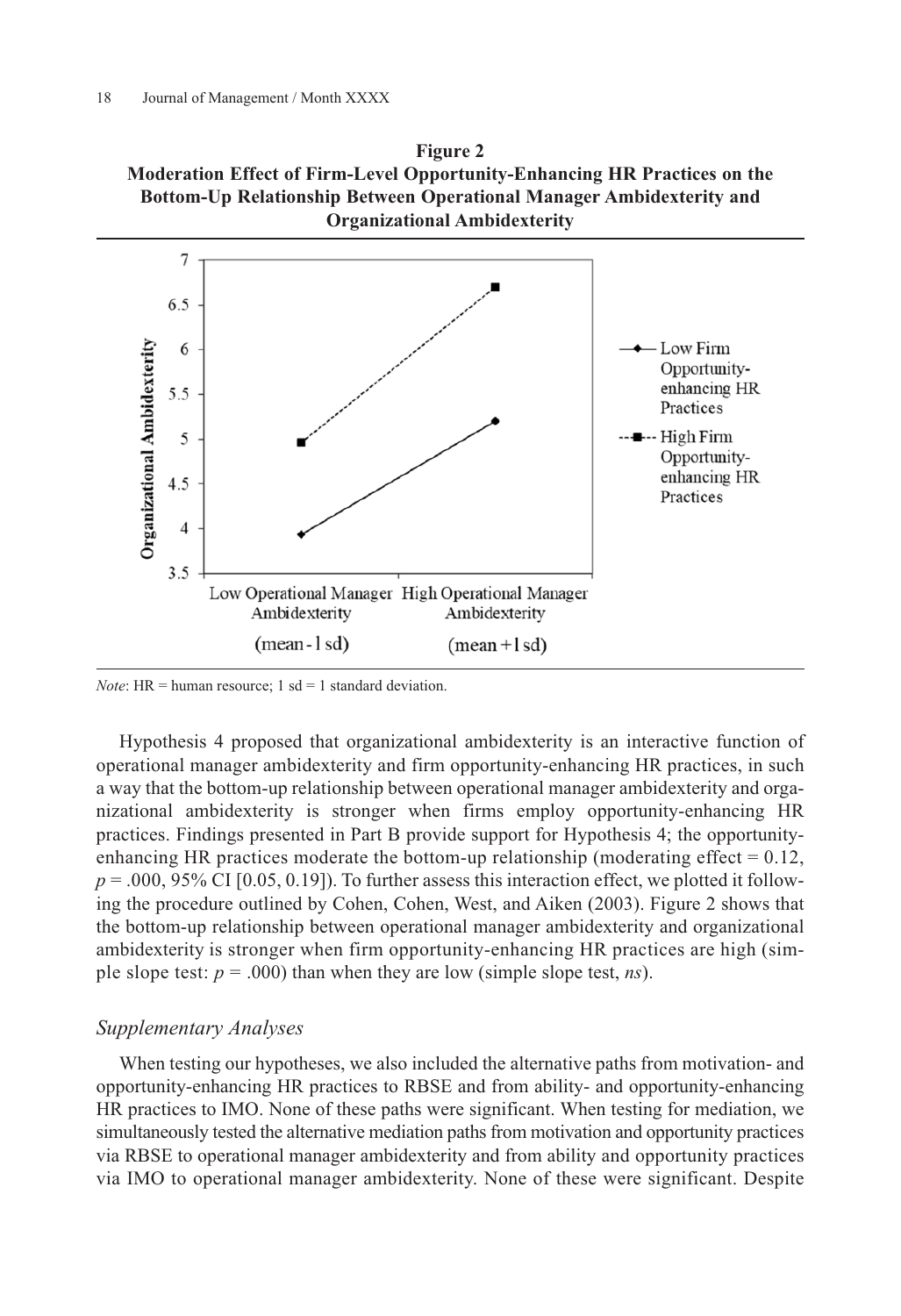the notion that sets of ability-, motivation-, and opportunity-enhancing HR practices may correlate, our supplementary analysis confirms our hypothesized model in that RBSE, IMO, and ambidextrous behaviors of operational managers are influenced via unique cross-level paths.

# **Discussion and Conclusion**

We developed a multilevel framework about how different sets of firm HR practices may indirectly affect organizational ambidexterity through unique top-down and bottom-up paths. We found that ability- and motivation-enhancing HR practices contribute uniquely to ambidextrous behaviors of operational managers by increasing either their RBSE or their IMO. Moreover, we showed that opportunity-enhancing HR practices shape the bottom-up relationship between operational manager ambidexterity and organizational ambidexterity. Overall, our multilevel framework provides a novel understanding about how HR practices affect organizational outcomes by supporting individual behaviors to emerge.

### *Theoretical Implications*

Our findings have important implications for multilevel perspectives in research on SHRM and organizational ambidexterity. First, scholars have recognized that employees are a primary source of competitive advantage (Collins & Clark, 2003), and for this reason they have suggested that bundles of HR practices may improve organizational effectiveness through their impact on individual behaviors. Despite the general assumption that these interrelationships are fundamentally multilevel (Jiang et al., 2013), very few studies have examined both top-down and bottom-up effects in an integrated multilevel framework (Wright & Boswell, 2002). Instead, studies have typically used organizational-level mediation models to examine relationships among HR practices, aggregated employee outcomes, and organizational outcomes (Gong, Huang, & Farh 2009; Messersmith, Patel, & Lepak, 2011; Patel et al., 2013) or have focused on uncovering the top-down effects of HR practices on individual outcomes (Liao et al., 2009; Takeuchi, Chen, & Lepak, 2009). In response to calls from prominent scholars (Birkinshaw & Gupta, 2013; Jiang et al., 2013; Lepak et al., 2006; Raisch et al., 2009; Wright & Ulrich, 2017), our study provides a comprehensive framework that relates to one of the fundamental issues in SHRM research: how do firm-level HR practices indirectly affect organizational outcomes by having a top-down influence on individual behaviors and by shaping the upward relationship between individual behaviors and organizational outcomes?

Second, our findings imply that rather than treating HR practices as a holistic HR system, subsets of practices need to be identified and examined because they contribute in different ways to individual and organizational outcomes (Jiang, Lepak, Hu, & Baer, 2012). This study suggests that to understand better how HR practices affect strategic outcomes such as ambidexterity and the mechanisms by which they do so (cf. Jackson, Schuler, & Jiang, 2014), it is useful to apply the AMO framework, identify individual-level mediators and unique crosslevel mediation and moderation paths, and specify the HR practices that may affect these paths. For instance, we show that comprehensive training and job enlargement help to develop an individual's RBSE, enabling operational managers to take on a variety of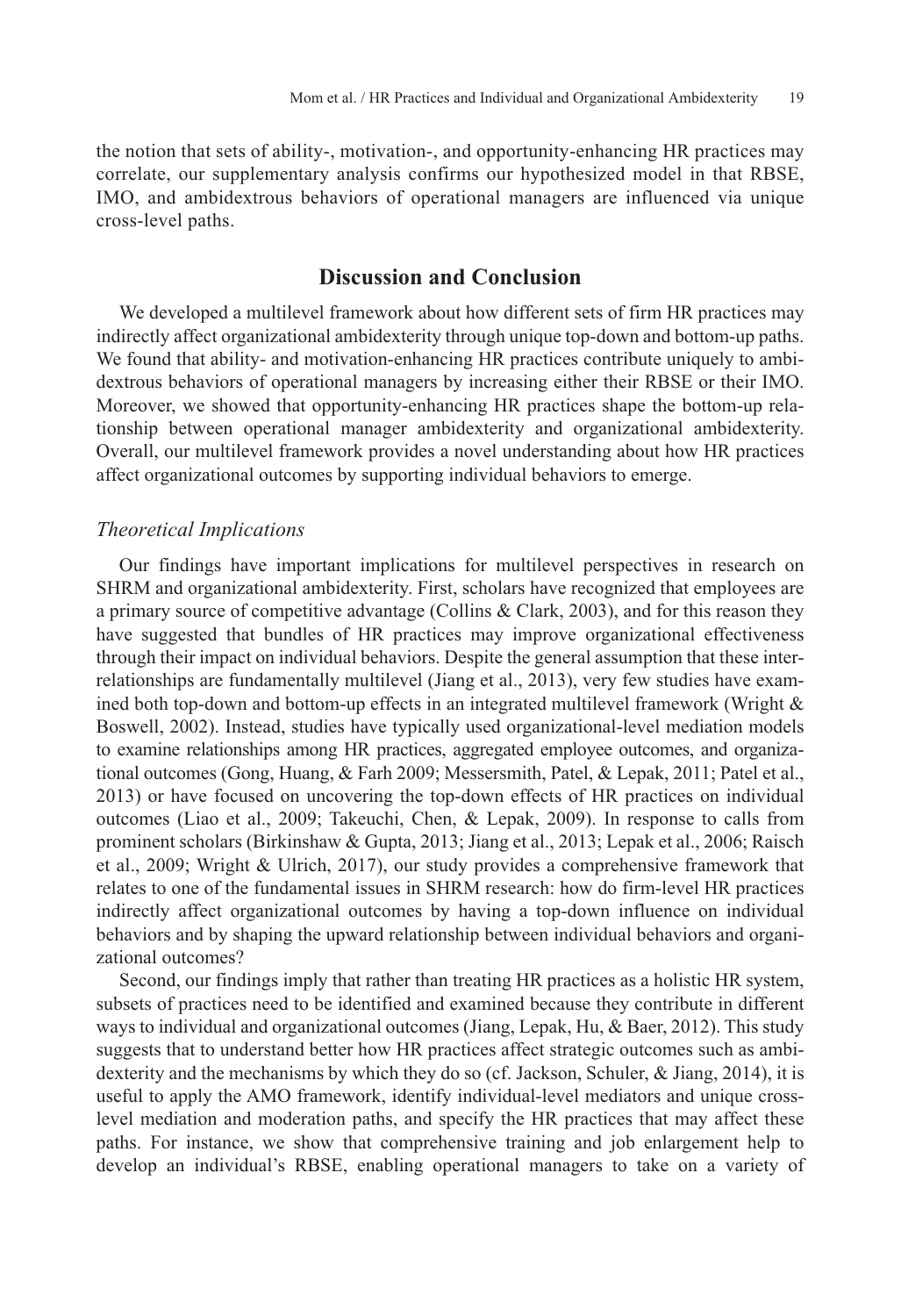exploratory and exploitative behaviors. Moreover, we found that motivation-enhancing HR practices, such as job enrichment, behavioral appraisals, and commitment-oriented rewards and compensation, contribute to operational manager ambidexterity by developing IMO. Our findings also showed that opportunity-enhancing practices—namely, participation in decision making, support for ideas, and information sharing—play an important role in shaping the upward relationship between manager and organizational ambidexterity. Overall, our findings suggest that if scholars want to advance our understanding of the relationship between HR practices and organizational outcomes, they need to be more specific about the HR practices and their cross-level effects, as opposed to relying on generic HR systems (Liao et al., 2009; Messersmith et al., 2011).

Third, our findings regarding the cross-level mediating role of RBSE and IMO highlight the importance of considering cognitive and motivational aspects when seeking to understand the microfoundations of organizational ambidexterity. They move research on SHRM and ambidexterity from the dominant idea that organizational ambidexterity requires a set of HR practices in which some are conducive to exploitation and others to exploitation and that it is achieved by integrating the efforts of individuals focused on either exploration or exploitation (e.g., Kang & Snell, 2009; Kehoe & Collins, 2008; Swart & Kinnie, 2013). As such, although earlier research on SHRM and organizational ambidexterity has generated important new insights regarding the role of dual structures (O'Reilly & Tushman, 2004), HR configurations (Kang  $\&$  Snell, 2009; Patel et al., 2013), and the establishment of a supportive context (C. Gibson & Birkinshaw, 2004), relatively little has been said about the potential cognitive and motivational origins of individuals who both explore and exploit—that is, who are ambidextrous (Jansen, Kostopoulos, Mihalache, & Papalexandris, 2016). Our findings reveal, however, that such factors (i.e., RBSE and IMO) serve as important mediators, explaining the ability and motivation of operational managers to deal with conflicting demands and to facilitate the coexistence and integration of contrasting activities (Smith & Tushman, 2005). Our approach sheds new light on how emergent states of individuals within organizations may help them manage trade-offs between exploration and exploitation. It underscores the importance of having an HR system that includes practices conducive to both exploration and exploitation—that is, that help build an operational manager's ability and motivation to engage in and pursue both types of activities.

Fourth, our findings regarding opportunity-enhancing HR practices suggest that scholars need to explicitly consider such practices if they wish to better understand how employee behaviors may collectively lead to organizational-level outcomes (Jiang et al., 2013; Lepak et al., 2006). While ability and motivation-enhancing HR practices affect individuals' behaviors through top-down effects, our study implies that opportunity-enhancing HR practices are particularly important for shaping collective action and organizational outcomes. This is consistent with prior research suggesting that HR practices can affect organizational outcomes by fostering internal interactions and social relationships (Evans & Davis, 2005; Gittell, Seidner, & Wimbush, 2010). Moreover, while a key assumption in ambidexterity research is that organizational ambidexterity is rooted in ambidextrous behaviors of frontline employees (Birkinshaw & Gupta, 2013; C. Gibson & Birkinshaw, 2004), our study underscores that it is more than the sum of ambidextrous behaviors of operational managers, as it depends also on social interactions as well as the extent to which ambidextrous individuals are given the opportunity to contribute to the achievement of organizational outcomes.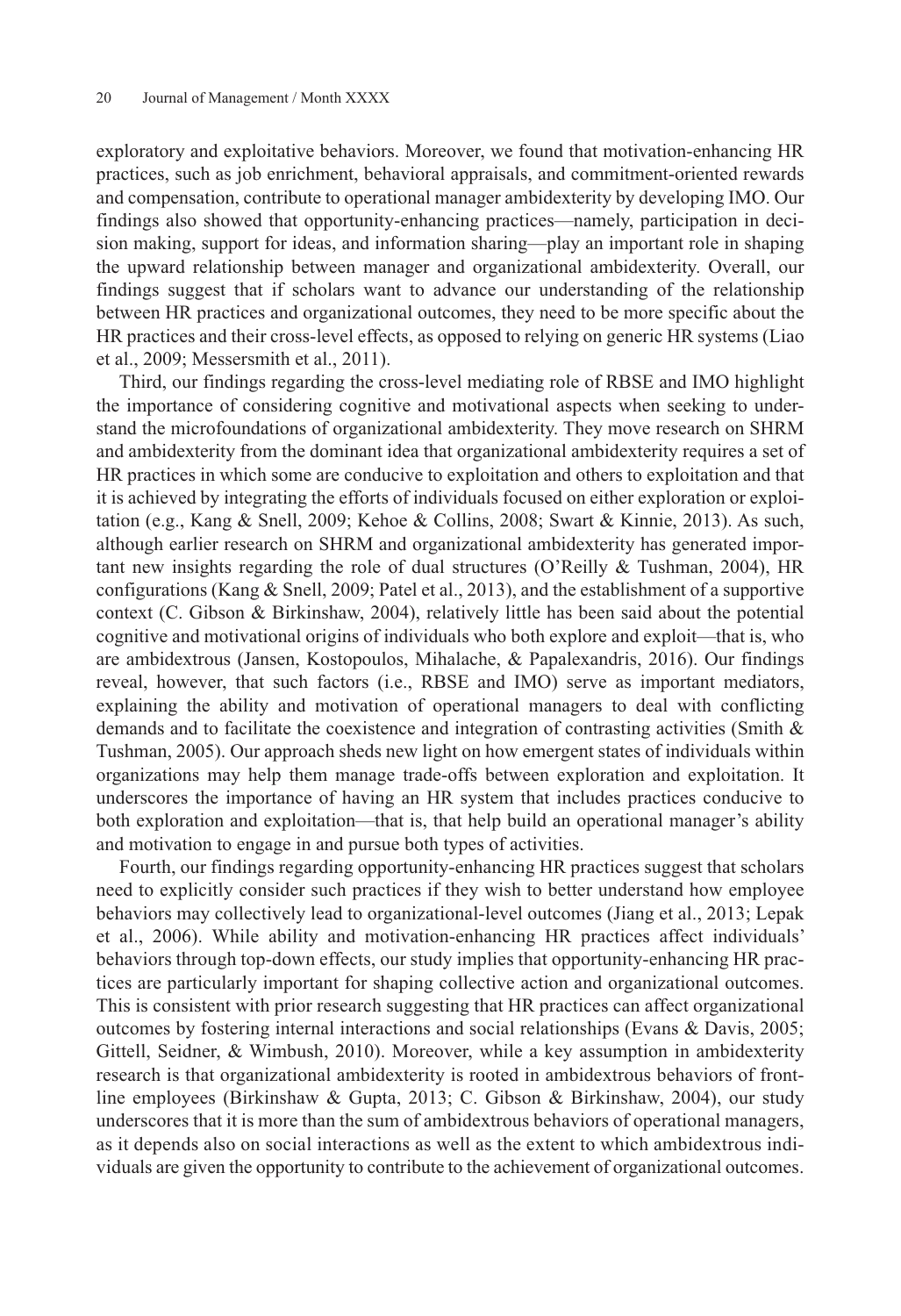Similarly, our study implies that the determinants of operational manager ambidexterity—and hence indirectly of organizational ambidexterity—are different from those that shape the bottom-up relationship between operational manager ambidexterity and organizational ambidexterity. Although we found that opportunity-enhancing practices matter, future research may investigate whether this effect may be contingent on situational aspects, such as industry- or firm-level aspects.

### *Managerial Implications*

Our findings suggest that one way of increasing an organization's capacity to pursue exploratory and exploitative innovations simultaneously is to improve the ability of operational managers to behave ambidextrously. To do so, senior managers should adopt sets of HR practices that create a work context that allows individuals to manage conflicting demands and divide their time flexibly between exploration and exploitation. Such HR practices should be aimed particularly at developing the appropriate skills and competences as well as the intrinsic motivation to engage in challenging and competing tasks and activities. In addition, our study implies that it is equally important for organizations to implement HR practices that stimulate interaction among ambidextrous operational managers at different locations as well as between such operational managers and senior executives of the organization. All in all, our study suggests that human resources are critical in nurturing the ability of organizations to pursue exploratory and exploitative activities and build a competitive advantage over time.

### *Limitations and Future Research Directions*

Although the present study has important implications, it has its limitations. Our data were collected in a single industry. Yet, competitive dynamics and uncertainty may vary across industries, thus making it more or less difficult for individuals or organizations to attain ambidexterity. It might also be useful to examine whether the importance of individuals in the development of organizational ambidexterity may differ across industries. For instance, the role of operational managers may be more decisive in knowledge-intensive service industries than in manufacturing. Moreover, external factors may shape the effectiveness of specific sets of HR practices in fostering attitudes or behaviors of employees (Wu & Chaturvedi, 2009). Relatedly, as we found partial mediation effects by RBSE and IMO, future studies may investigate the mediating role of other cognitive and motivational factors. Furthermore, while Jiang, Lepak, Hu, and Baer (2012) point to main areas of influence for generic HR practice domains, our results suggest more exclusive areas of influence for bundles of specific HR practices and policies. While we did not investigate interrelationships among practices, future research may do so to create a better understanding about how they may relate in a more or less exclusive way to outcomes (Lepak et al., 2006). Finally, whereas our research focused on operational manager ambidexterity, there is an emerging literature investigating how middle managers may deal with tensions between exploration and exploitation (e.g., Burgess, Strauss, Currie, & Wood, 2015). Future research may address how interactions between ambidextrous managers at different levels may result in organizational ambidexterity and the facilitating role of specific HR practices (Heyden, Fourné, Koene, Werkman, & Ansari, 2017).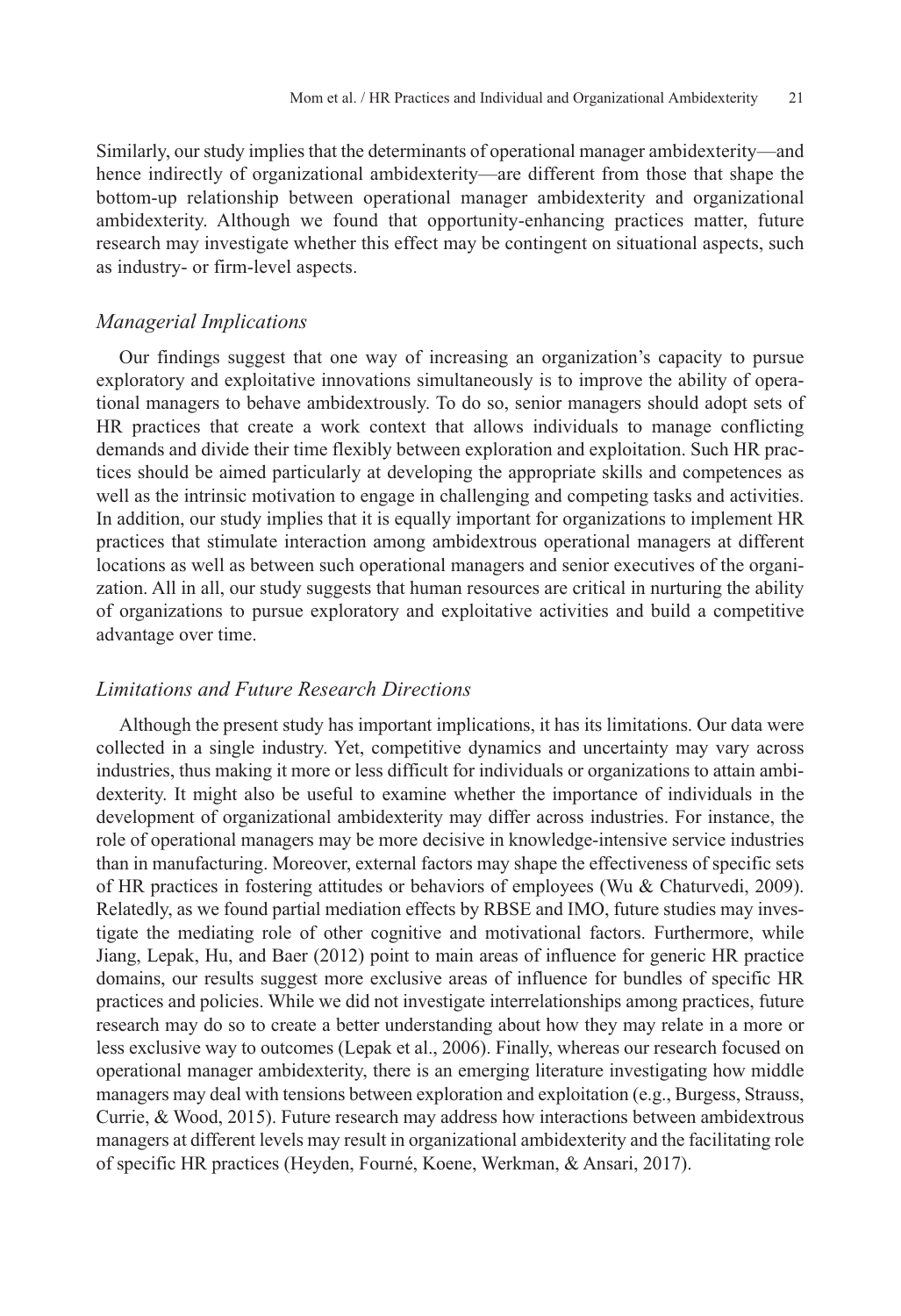# **Conclusion**

With our study, we have put forward ways in which firm HR practices may support the emergence of organizational ambidexterity. We hope that our framework will help others to discover more about the role played by individuals and HR practices in ambidextrous organizations and how organizations can build a collective capacity to look beyond the short term by generating options that ensure longer-term growth and prosperity.

# **References**

- Adler, P. S., Goldoftas, B., & Levine, D. I. 1999. Flexibility versus efficiency? A case study of model changeovers in the Toyota production system. *Organization Science*, 10: 43-68.
- Amabile, T. M. 1996. *Creativity in context: Update to the social psychology of creativity*. Boulder, CO: Westview Press.
- Arthur, J. B. 1994. Effects of human resource systems on manufacturing performance and turnover. *Academy of Management Journal*, 37: 670-687.
- Axtell, C. M., & Parker, S. K. 2003. Promoting role breadth self-efficacy through involvement, work redesign and training. *Human Relations*, 56: 113-131.
- Bandura, A. 1982. Self-efficacy mechanism in human agency. *American Psychologist*, 37: 122-147.
- Bandura, A. 1997. *Self-efficacy: The exercise of control*. New York: Freeman.
- Batt, R. 2002. Managing customer services: Human resources practices, quit rates, and sales growth. *Academy of Management Journal*, 45: 587-597.
- Birkinshaw, J., & Gibson, C. 2004. Building ambidexterity into an organization. *Sloan Management Review*, 45(4): 47-55.
- Birkinshaw, J., & Gupta, K. 2013. Clarifying the distinctive contribution of ambidexterity to the field of organization studies. *Academy of Management Perspectives*, 27: 287-298.
- Bledow, R., Frese, M., Anderson, N., Erez, M., & Farr, J. 2009. A dialectic perspective on innovation: Conflicting demands, multiple pathways, and ambidexterity. *Industrial and Organizational Psychology*, 2: 305-337.
- Bliese, P. D. 2000. Within-group agreement, non-independence, and reliability: Implications for data aggregation and analysis. In J. K. Klein & S. W. J. Kozlowski (Eds.), *Multilevel theory, research, and methods in organizations: Foundations, extensions, and new directions*: 349-381. San Francisco: Jossey-Bass.
- Brislin, R. W. 1980. Translation and content analysis of oral and written material. In H. C. Triandis & J. W. Berry (Eds.), *Handbook of cross-cultural psychology*: 349-444. Boston: Allyn & Bacon.
- Burgess, N., Strauss, K., Currie, G., & Wood, G. 2015. Organizational ambidexterity and the hybrid middle manager: The case of patient safety in UK hospitals. *Human Resource Management*, 54: 87-109.
- Cerasoli, C. P., Nicklin, J. M., & Ford, M. T. 2014. Intrinsic motivation and extrinsic incentives jointly predict performance: A 40-year meta-analysis. *Psychological Bulletin*, 140: 980-1008.
- Clegg, C., Unsworth, K., Epitropaki, O., & Parker, G. 2002. Implicating trust in the innovation process. *Journal of Occupational and Organizational Psychology*, 75: 409-422.
- Cohen, J., Cohen, P., West, S. G., & Aiken, L. S. 2003. *Applied multiple regression/correlation analysis for the behavioral sciences*. Mahwah, NJ: Erlbaum.
- Collins, C. J., & Clark, K. D. 2003. Strategic human resource practices, top management team social networks, and firm performance: The role of human resource practices in creating organizational competitive advantage. *Academy of Management Journal*, 46: 740-751.
- Croon, M. A., & van Veldhoven, M. J. 2007. Predicting group-level outcome variables from variables measured at the individual level: A latent variable multilevel model. *Psychological Methods*, 12: 45-57.
- Deci, E. L., Koestner, R., & Ryan, R. M. 1999. A meta-analytic review of experiments examining the effects of extrinsic rewards on intrinsic motivation. *Psychological Bulletin*, 125: 627-668.
- Deci, E. L., Olafsen, A. H., & Ryan, R. M. 2017. Self-determination theory in work organizations: The state of a science. *Annual Review of Organizational Psychology and Organizational Behavior*, 4: 19-43.
- Deci, E. L., & Ryan, R. M. 1985. *Intrinsic motivation and self-determination in human behavior*. New York: Plenum.
- Deci, E. L., & Ryan, R. M. 2000. The "what" and "why" of goal pursuits: Human needs and the self-determination of behavior. *Psychological Inquiry*, 11: 227-268.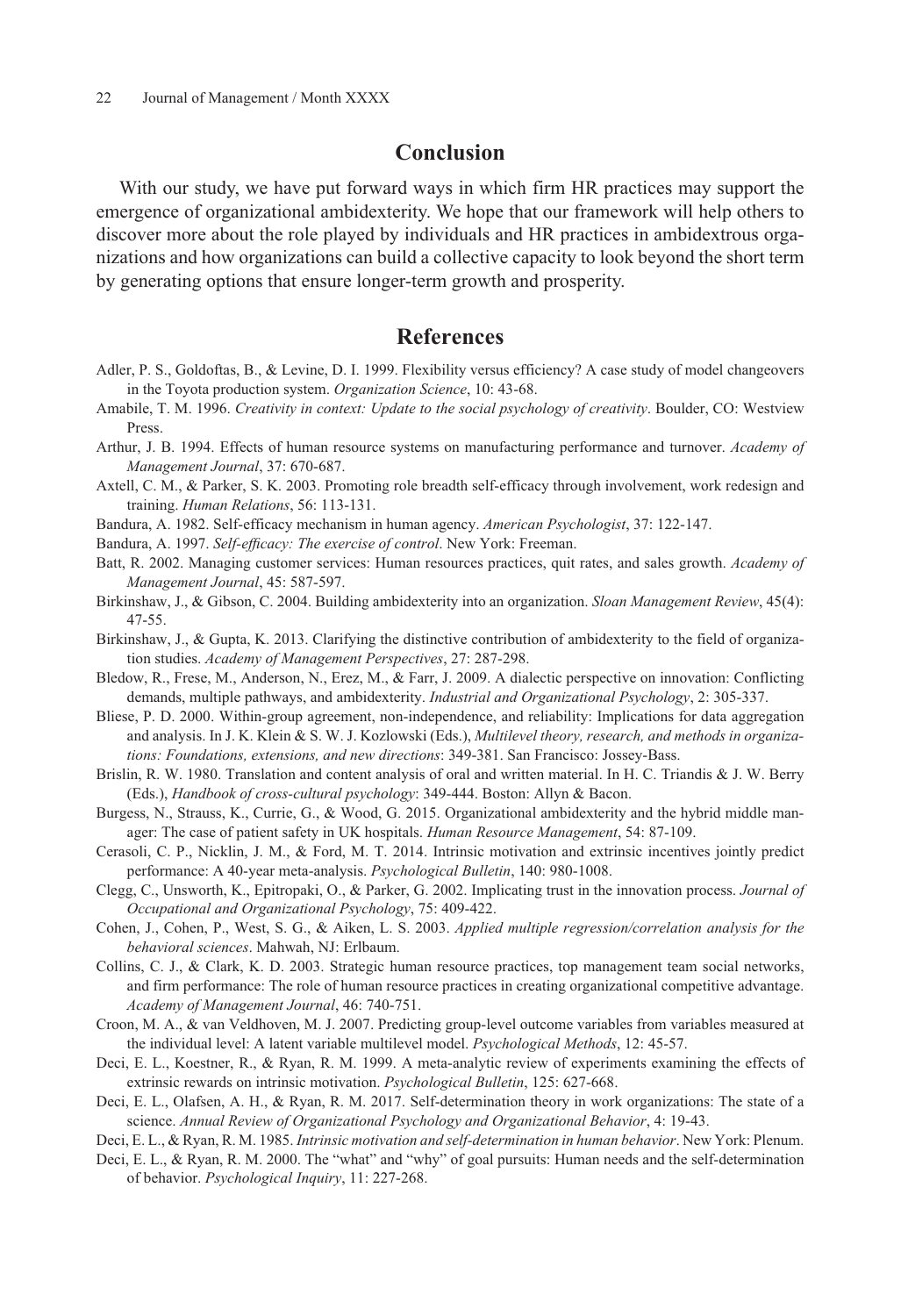- Delery, J. E., & Doty, D. H. 1996. Modes of theorizing in strategic human resource management: Tests of universalistic, contingency, and configurational performance predictions. *Academy of Management Journal*, 39: 802-835.
- Evans, W. R., & Davis, W. D. 2005. High-performance work systems and organizational performance: The mediating role of internal social structure. *Journal of Management*, 31: 758-775.
- Evans, W. R., & Davis, W. D. 2015. High-performance work systems as an initiator of employee proactivity and flexible work processes. *Organization Management Journal*, 12: 64-74.
- Flynn, F. J. 2003. How much should I give and how often? The effects of generosity and frequency of favor exchange on social status and productivity. *Academy of Management Journal*, 46: 539-553.
- Frayne, C. A., & Geringer, J. M. 2000. Self-management training for improving job performance: A field experiment involving salespeople. *Journal of Applied Psychology*, 85: 361-372.
- Fulmer, C. A., & Ostroff, C. 2015. Convergence and emergence in organizations: An integrative framework and review. *Journal of Organizational Behavior*, 37: 122-145.
- Gagné, M., & Deci, E. L. 2005. Self-determination theory and work motivation. *Journal of Organizational Behavior*, 26: 331-362.
- Gibson, C., & Birkinshaw, J. 2004. The antecedents, consequences, and mediating role of organizational ambidexterity. *Academy of Management Journal*, 47: 209-226.
- Gibson, S. K. 2004. Social learning (cognitive) theory and implications for human resource development. *Advances in Developing Human Resources*, 6: 193-210.
- Gittell, J. H., Seidner, R., & Wimbush, J. 2010. A relational model of how high-performance work systems work. *Organization Science*, 21: 490-506.
- Gomez-Mejia, L. R., & Balkin, D. B. 1989. Effectiveness of individual and aggregate compensation strategies. *Industrial Relations*, 28: 431-445.
- Gong, Y, Huang, J., & Farh, J. 2009. Employee learning orientation, transformation leadership and employee creativity: The mediating role of employee creative self-efficacy. *Academy of Management Journal*, 52: 765-778.
- Gupta, A. K., Smith, K. G., & Shalley, C. E. 2006. The interplay between exploration and exploitation. *Academy of Management Journal*, 49: 693-706.
- Hackman, J. R., & Oldham, G. R. 1976. Motivation through the design of work: Test of a theory. *Organizational Behavior and Human Performance*, 16: 250-279.
- Hage, J., & Aiken, M. 1967. Relationship of centralization to other structural properties. *Administrative Science Quarterly*, 12: 72-92.
- He, Z. L., & Wong, P. K. 2004. Exploration vs. exploitation: An empirical test of the ambidexterity hypothesis. *Organization Science*, 15: 481-494.
- Heyden, M. L., Fourné, S. P., Koene, B. A., Werkman, R., & Ansari, S. S. 2017. Rethinking "top-down" and "bottom-up" roles of top and middle managers in organizational change: Implications for employee support. *Journal of Management Studies*, 54: 961-985.
- Humphrey, S. E., Nahrgang, J. D., & Morgeson, F. P. 2007. Integrating motivational, social, and contextual work design features: A meta-analytic summary and theoretical extension of the work design literature. *Journal of Applied Psychology*, 92: 1332-1356.
- Humphreys, M. S., & Revelle, W. 1984. Personality, motivation, and performance: A theory of the relationship between individual differences and information processing. *Psychological Review*, 91: 153-184.
- Jackson, S. E., Schuler, R. S., & Jiang, K. 2014. An aspirational framework for strategic human resource management. *Academy of Management Annals*, 8: 1-56.
- Jansen, J. J. P., Kostopoulos, K., Mihalache, O., & Papalexandris, A. 2016. A socio-psychological perspective on team ambidexterity. *Journal of Management Studies*, 53: 939-965.
- Jansen, J. J. P., Simsek, Z., & Cao, Q. 2012. Ambidexterity and performance in multiunit contexts: Cross-level moderating effects of structural and resource attributes. *Strategic Management Journal*, 33: 1286-1303.
- Jansen, J. J. P., Tempelaar, M. P., Van Den Bosch, F. A., & Volberda, H. W. 2009. Structural differentiation and ambidexterity: The mediating role of integration mechanisms. *Organization Science*, 20: 797-811.
- Jansen, J. J. P., Van Den Bosch, F. A., & Volberda, H. W. 2006. Exploratory innovation, exploitative innovation, and performance: Effects of organizational antecedents and environmental moderators. *Management Science*, 52: 1661-1674.
- Jiang, K., Lepak, D. P., Han, K., Hong, Y., Kim, A., & Winkler, A.-L. 2012. Clarifying the construct of human resource systems: Relating human resource management to employee performance. *Human Resource Management Review*, 22: 73-85.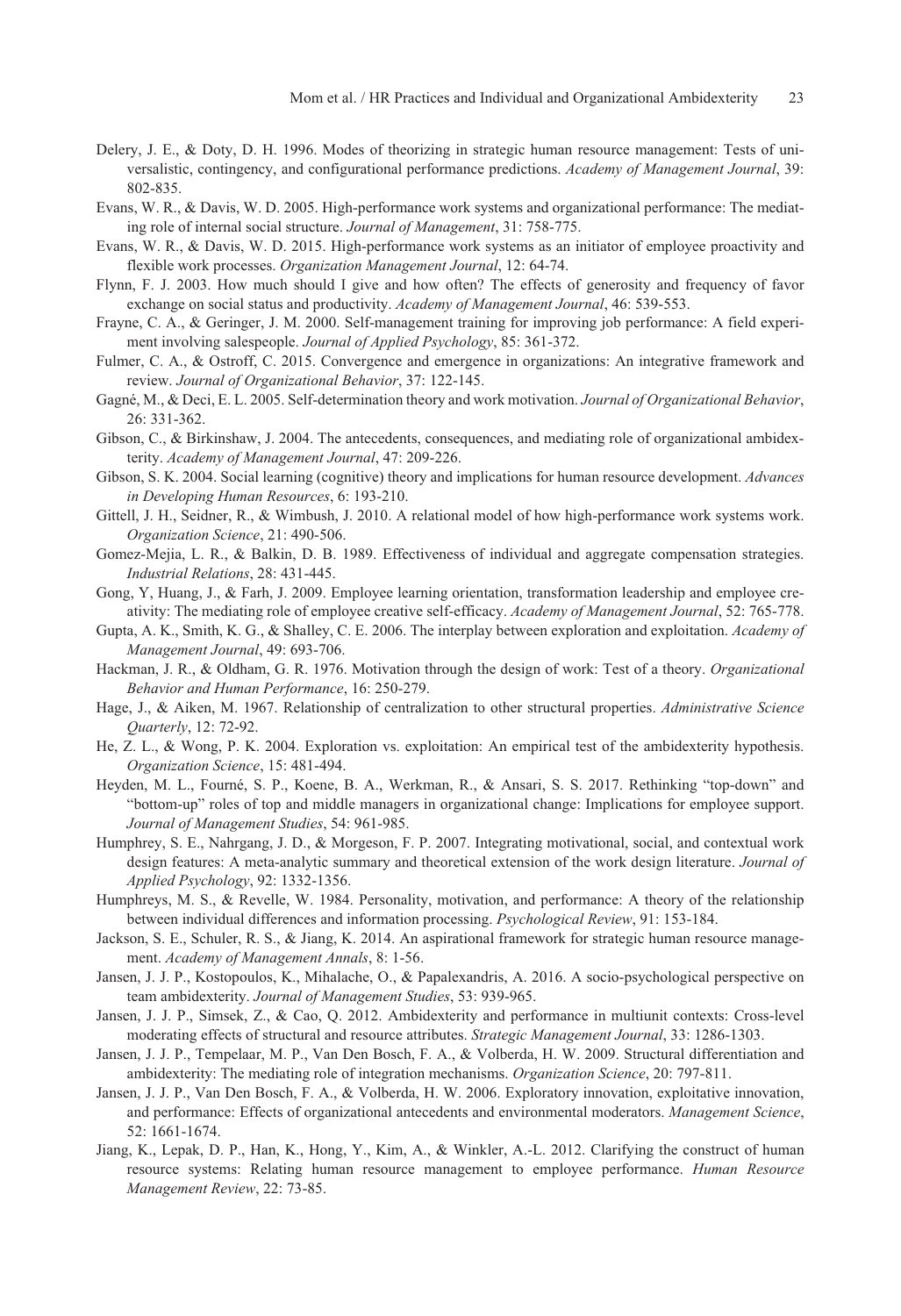- Jiang, K., Lepak, D. P., Hu, J., & Baer, J. C. 2012. How does human resource management influence organizational outcomes? A meta-analytic investigation of mediating mechanisms. *Academy of Management Journal*, 55: 1264-1294.
- Jiang, K., Takeuchi, R., & Lepak, D. P. 2013. Where do we go from here? New perspectives on the black box in strategic human resource management research, *Journal of Management Studies*, 50: 1448-1480.
- Junni, P., Sarala, R. M., Taras, V., & Tarba, S. Y. 2013. Organizational ambidexterity and performance: A metaanalysis. *Academy of Management Perspectives*, 27: 299-312.
- Kanfer, R. 1992. Work motivation: New directions in theory and research. *International Review of Industrial and Organizational Psychology*, 7: 1-53.
- Kang, S. C., & Snell, S. A. 2009. Intellectual capital architectures and ambidextrous learning: A framework for human resource management. *Journal of Management Studies*, 46: 65-92.
- Kehoe, R. R., & Collins, C. J. 2008. Exploration and exploitation business strategies and the contingent fit of alternative HR systems. *Research in Personnel and Human Resources Management*, 27: 149-160.
- Kehoe, R. R., & Wright, P. M. 2013. The impact of high-performance human resource practices on employees' attitudes and behaviors. *Journal of Management*, 39: 366-391.
- Kozlowski, S. W., & Chao, G. T. 2012. The dynamics of emergence: Cognition and cohesion in work teams. *Managerial and Decision Economics*, 33: 335-354.
- Kozlowski, S. W., & Klein, K. J. 2000. A multilevel approach to theory and research in organizations: Contextual, temporal, and emergent processes. In K. J. Klein, & S. W. J. Kozlowski (Eds.), *Multilevel theory, research, and methods in organizations: Foundations, extensions, and new directions*: 3-90. San Francisco: Jossey-Bass.
- Laureiro-Martínez, D., Brusoni, S., Canessa, N., & Zollo, M. 2014. Understanding the exploration-exploitation dilemma: An fMRI study of attention control and decision-making performance. *Strategic Management Journal*, 36: 319-338.
- Lepak, D. P., Liao, H., Chung, Y., & Harden, E. E. 2006. A conceptual review of human resource management systems in strategic human resource management research. *Research in Personnel and Human Resources Management*, 25: 217-271.
- Levinthal, D. A., & March, J. G. 1993. The myopia of learning. *Strategic Management Journal*, 14: 95-112.
- Liao, H., Toya, K., Lepak, D. L. P., & Hong, Y. 2009. Do they see eye to eye? Management and employment perspectives of high-performance work systems and influence processes on service quality. *Journal of Applied Psychology*, 94: 371-391.
- Lubatkin, M. H., Simsek, Z., Ling, Y., & Veiga, J. F. 2006. Ambidexterity and performance in small-to mediumsized firms: The pivotal role of top management team behavioral integration. *Journal of Management*, 32: 646-672.
- March, J. G. 1991. Exploration and exploitation in organizational learning. *Organization Science*, 2: 71-87.
- Martin, R. L. 2007. How successful leaders think. *Harvard Business Review*, 85(6): 60-67.
- Messersmith, J. G., Patel, P. C., & Lepak, D. P. 2011. Unlocking the black box: Exploring the link between highperformance work systems and performance. *Journal of Applied Psychology*, 96: 1105-1118.
- Mom, T. J. M., Fourné, S. P. L., & Jansen, J. J. P. 2015. Managers' work experience, ambidexterity, and performance: The contingency role of the work context. *Human Resource Management*, 54: 133-153.
- Mom, T. J. M., Van Den Bosch, F. A. J., & Volberda, H. W. 2007. Investigating managers' exploration and exploitation activities: The influence of top-down, bottom-up, and horizontal knowledge inflows. *Journal of Management Studies*, 44: 910-931.
- Mom, T. J. M., Van Den Bosch, F. A. J., & Volberda, H. W. 2009. Understanding variation in managers' ambidexterity: Investigating direct and interaction effects of formal structural and personal coordination mechanisms. *Organization Science*, 20: 812-828.
- Mossholder, K. W., Richardson, H. A., & Settoon, R. P. 2011. Human resource systems and helping in organizations: A relational perspective. *Academy of Management Review*, 36: 33-52.
- Muthén, L. K., & Muthén, B. O. 2010. *Mplus user's guide: Statistical analysis with latent variables. User's Guide*. Los Angeles, CA: Muthén & Muthén.
- O'Reilly, C. A., & Caldwell, D. F. 1985. The impact of normative social influence and cohesiveness on task perceptions and attitudes: A social information processing approach. *Journal of Occupational Psychology*, 58: 193-206.
- O'Reilly, C., & Tushman, M. 2004. The ambidextrous organization. *Harvard Business Review*, 82: 74-81.
- O'Reilly, C., & Tushman, M. 2013. Ambidexterity: Past, present, and future. *Academy of Management Perspectives*, 27: 324-338.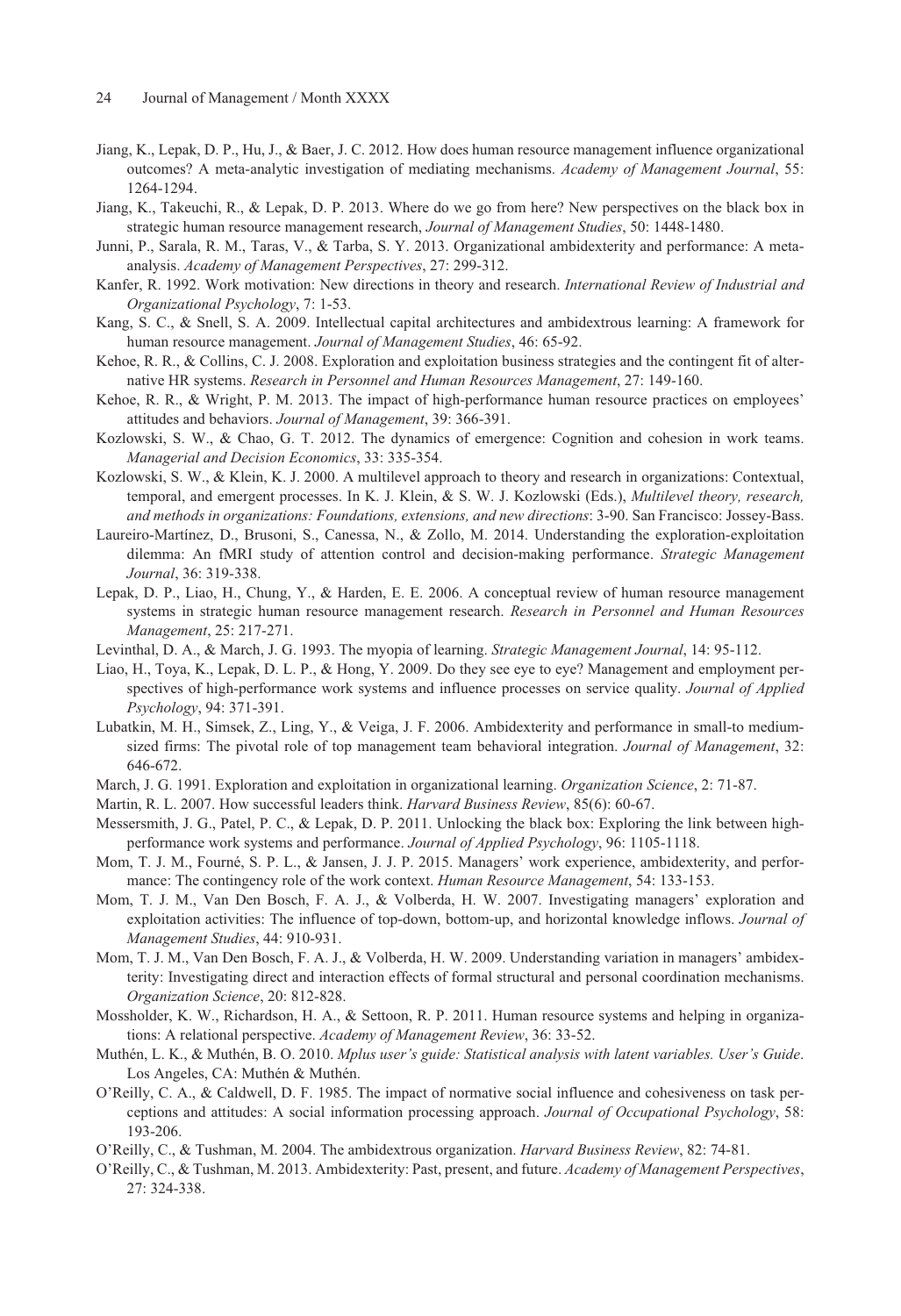- Papadakis, V. M. S., Lioukas, S., & Chambers, D. 1998. Strategic decision making processes: The role of management and context. *Strategic Management Journal*, 19: 115-147.
- Parker, S. K. 1998. Enhancing role breadth self-efficacy: The roles of job enrichment and other organizational interventions. *Journal of Applied Psychology*, 83: 835-852.
- Parker, S. K., Williams, H., & Turner, N. 2006. Modeling the antecedents of proactive behavior at work. *Journal of Applied Psychology*, 91: 636-652.
- Patel, P. C., Messersmith, J. G., & Lepak, D. P. 2013. Walking the tight-rope: An assessment of the relationship between high performance work systems and organizational ambidexterity. *Academy of Management Journal*, 56: 1420-1442.
- Perry-Smith, J. E., & Mannucci, P. V. 2017. From creativity to innovation: The social network drivers of the four phases of the idea journey. *Academy of Management Review*, 42: 53-79.
- Phillips, J. M., & Gully, S. M. 1997. Role of goal orientation, ability, need for achievement, and locus of control in the self-efficacy and goal-setting process. *Journal of Applied Psychology*, 82: 792-802.
- Pittman, T. S., Emery, J., & Boggiano, A. K. 1982. Intrinsic and extrinsic motivational orientations: Rewardinduced changes in preference for complexity. *Journal of Personality and Social Psychology*, 42: 789-797.
- Ployhart, R. E., & Moliterno, T. P. 2011. Emergence of the human capital resource: A multilevel model. *Academy of Management Review*, 35: 127-150.
- Preacher, K., Zhang, Z., & Zyphur, M. 2011. Alternative methods for assessing mediation in multilevel data: The advantages of multilevel SEM. *Structural Equation Modeling*, 18: 161-182.
- Prieto, I. M., & Santana, M. P. 2012. Building ambidexterity, the role of human resource practices in the performance of firms from Spain. *Human Resource Management*, 51: 189-212.
- Probst, G., Raisch, S., & Tushman, M. L. 2011. Ambidextrous leadership: Emergent challenges for business and HR leaders. *Organizational Dynamics*, 40: 326-334.
- Raisch, S., Birkinshaw, J., Probst, G., & Tushman, M. L. 2009. Organizational ambidexterity: Balancing exploitation and exploration for sustained performance. *Organization Science*, 20: 685-695.
- Rhoades, L., & Eisenberger, R. 2002. Perceived organizational support: A review of the literature. *Journal of Applied Psychology*, 87: 698-714.
- Roberson, Q. M., & Williamson, I. O. 2012. Justice in self-managing teams: The role of social networks in the emergence of procedural justice climates. *Academy of Management Journal*, 55: 685-701.
- Ryan, R. M., & Deci, E. L. 2000. Self-determination theory and the facilitation of intrinsic motivation, social development, and well-being. *American Psychologist*, 55: 68-78.
- Shin, S. J., & Zhou, J. 2003. Transformational leadership, conservation, and creativity: Evidence from Korea. *Academy of Management Journal*, 46: 703-714.
- Smith, W. K. 2014. Dynamic decision making: A model of senior leaders managing strategic paradoxes. *Academy of Management Journal*, 57: 1592-1623.
- Smith, W. K., & Tushman, M. 2005. Managing strategic contradictions: A top management model for managing innovation streams. *Organization Science*, 16: 522-536.
- Snell, S. A., & Dean, J. W., Jr. 1992. Integrated manufacturing and human resource management: A human capital perspective. *Academy of Management Journal*, 35: 467-504.
- Swart, J., & Kinnie, N. 2013. Managing multidimensional knowledge assets: HR configurations in professional service firms. *Human Resource Management Journal*, 23: 160-179.
- Takeuchi, R., Chen, G., & Lepak, D. P. 2009. Through the looking glass of a social system: Cross-level effects of high-performance work systems on employees' attitudes. *Personnel Psychology*, 62: 1-29.
- Taylor, A., & Helfat, C. E. 2009. Organizational linkages for surviving technological change: Complementary assets, middle management, and ambidexterity. *Organization Science*, 20: 718-739.
- Tierney, P., Farmer, S. M., & Graen, G. B. 1999. An examination of leadership and employee creativity: The relevance of traits and relationships. *Personnel Psychology*, 52: 591-620.
- Tushman, M. L., & O'Reilly, C. A., III. 1996. Ambidextrous organizations: Managing evolutionary and revolutionary change. *California Management Review*, 38: 8-29.
- Walton, R. E. 1985. From control to commitment in the workplace. *Harvard Business Review*, 63: 77-84.
- Wang, C. L., & Rafiq, M. 2014. Ambidextrous organizational culture, contextual ambidexterity and new product innovation: A comparative study of UK and Chinese high-tech firms. *British Journal of Management*, 25: 58-76.
- West, M. A. 1990. The social psychology of innovation in groups. In M. A. West & J. L. Farr (Eds.), *Innovation and creativity at work: Psychological and organizational strategies*: 309-333. Chichester, England: Wiley.